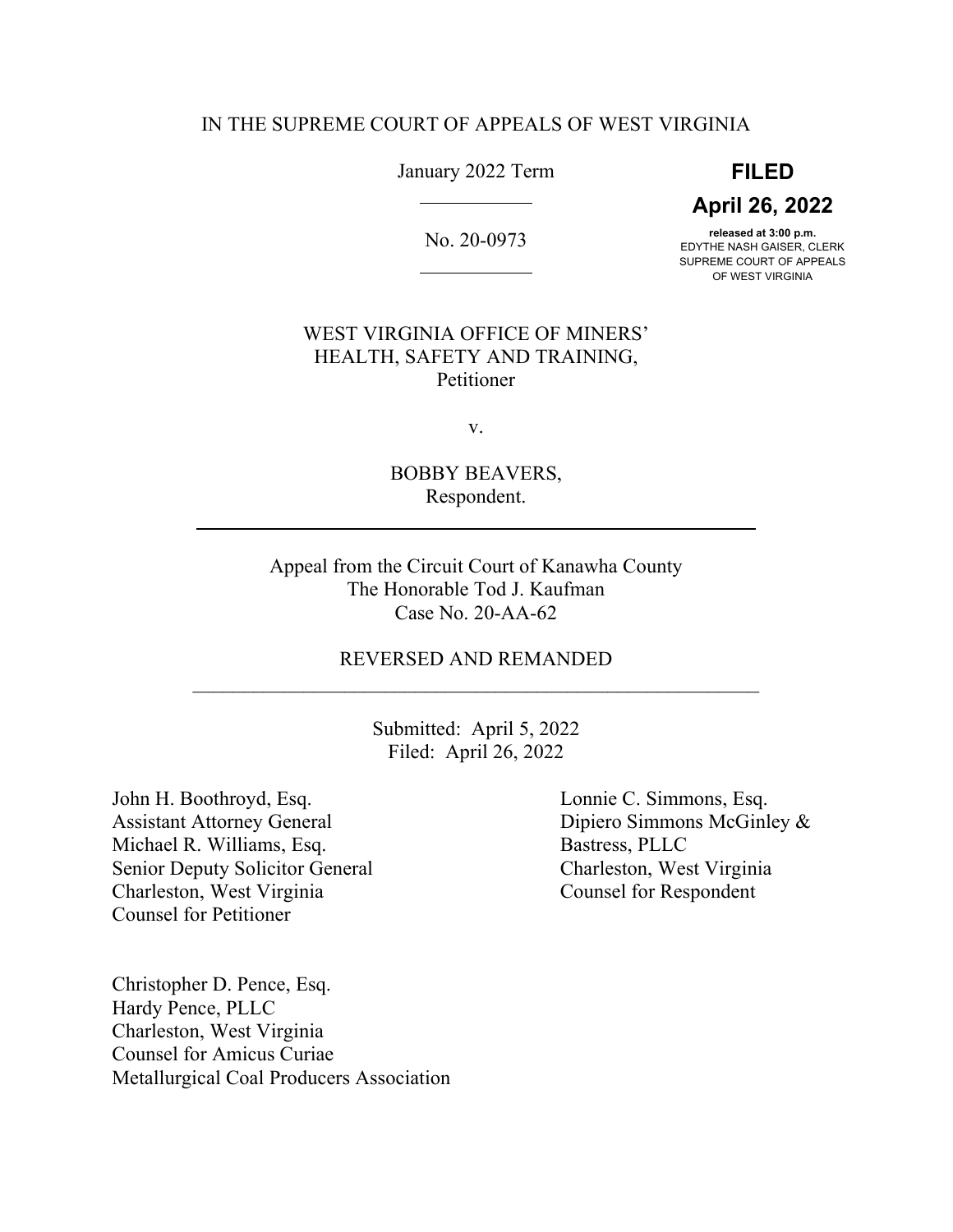JUSTICE ARMSTEAD delivered the Opinion of the Court.

CHIEF JUSTICE HUTCHISON dissents and reserves the right to file a separate opinion.

JUSTICE MOATS dissents and reserves the right to file a separate opinion.

JUSTICE ALAN D. MOATS sitting by temporary assignment.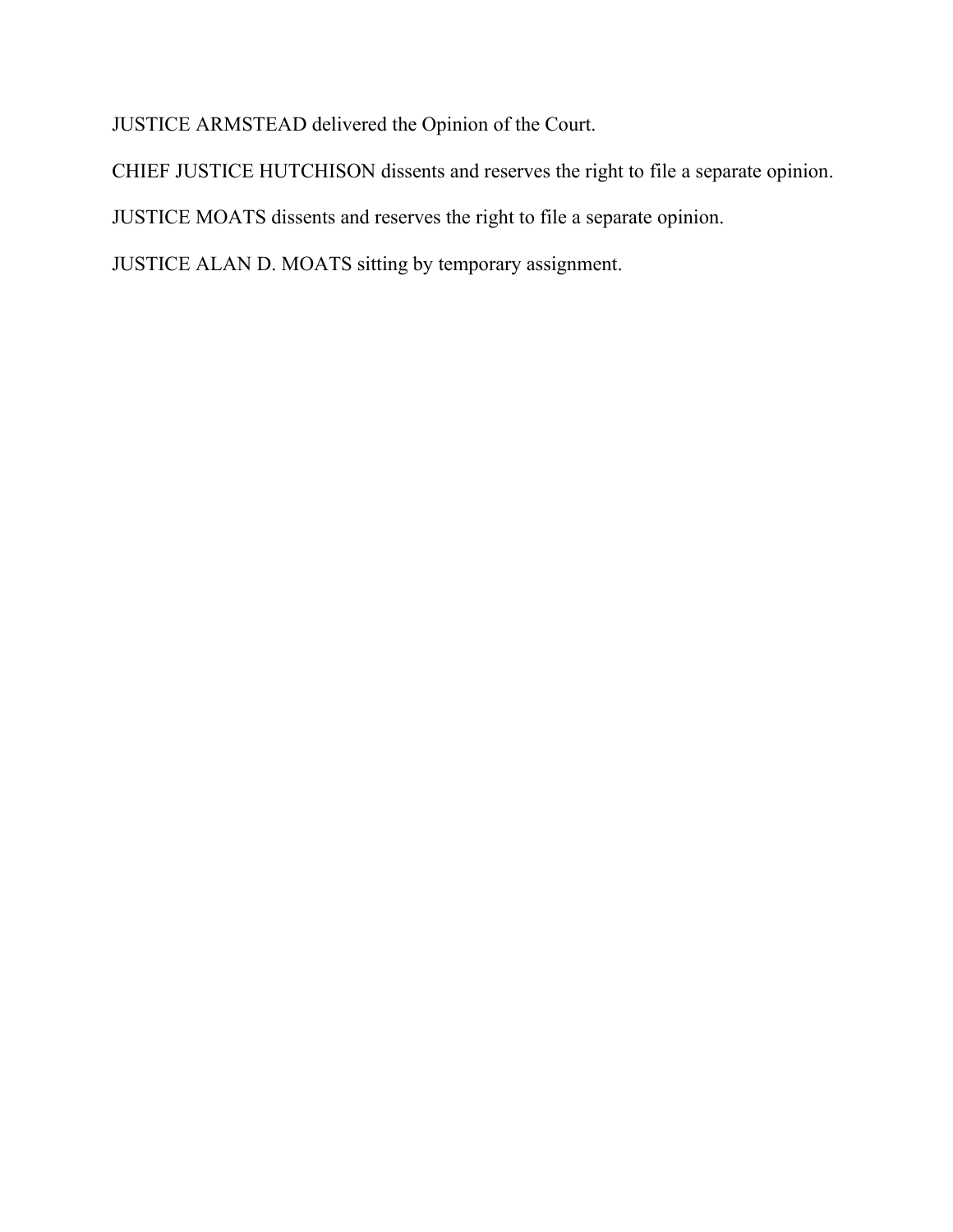#### SYLLABUS BY THE COURT

1. "On appeal of an administrative order from a circuit court, this Court is bound by the statutory standards contained in W. Va. Code  $\S$  29A-5-4(a) and reviews questions of law presented *de novo*; findings of fact by the administrative officer are accorded deference unless the reviewing court believes the findings to be clearly wrong." Syl. Pt. 1, *Muscatell v. Cline*, 196 W. Va. 588, 474 S.E.2d 518 (1996).

2. "'Administrative agencies and their executive officers are creatures of statute and delegates of the Legislature. Their power is dependent upon statutes, so that they must find within the statute warrant for the exercise of any authority which they claim. They have no general or common-law powers but only such as have been conferred upon them by law expressly or by implication.' Syl. Pt. 3, *Mountaineer Disposal Service, Inc. v. Dyer*, 156 W. Va. 766, 197 S.E.2d 111 (1973). Syllabus Point 3, *Appalachian Regional Health Care, Inc. v. W. Va. HRC*, 180 W. Va. 303, 376 S.E.2d 317 (1988)." Syl. Pt. 1, *Francis O. Day v. Board of Review*, 188 W. Va. 418, 424 S.E.2d 763 (1992).

3. "When a statute is clear and unambiguous and the legislative intent is plain, the statute should not be interpreted by the courts, and in such case it is the duty of the courts not to construe but to apply the statute." Syl. Pt. 5, *State v. General Daniel Morgan Post No. 548, Veterans of Foreign Wars*, 144 W. Va. 137, 107 S.E.2d 353 (1959).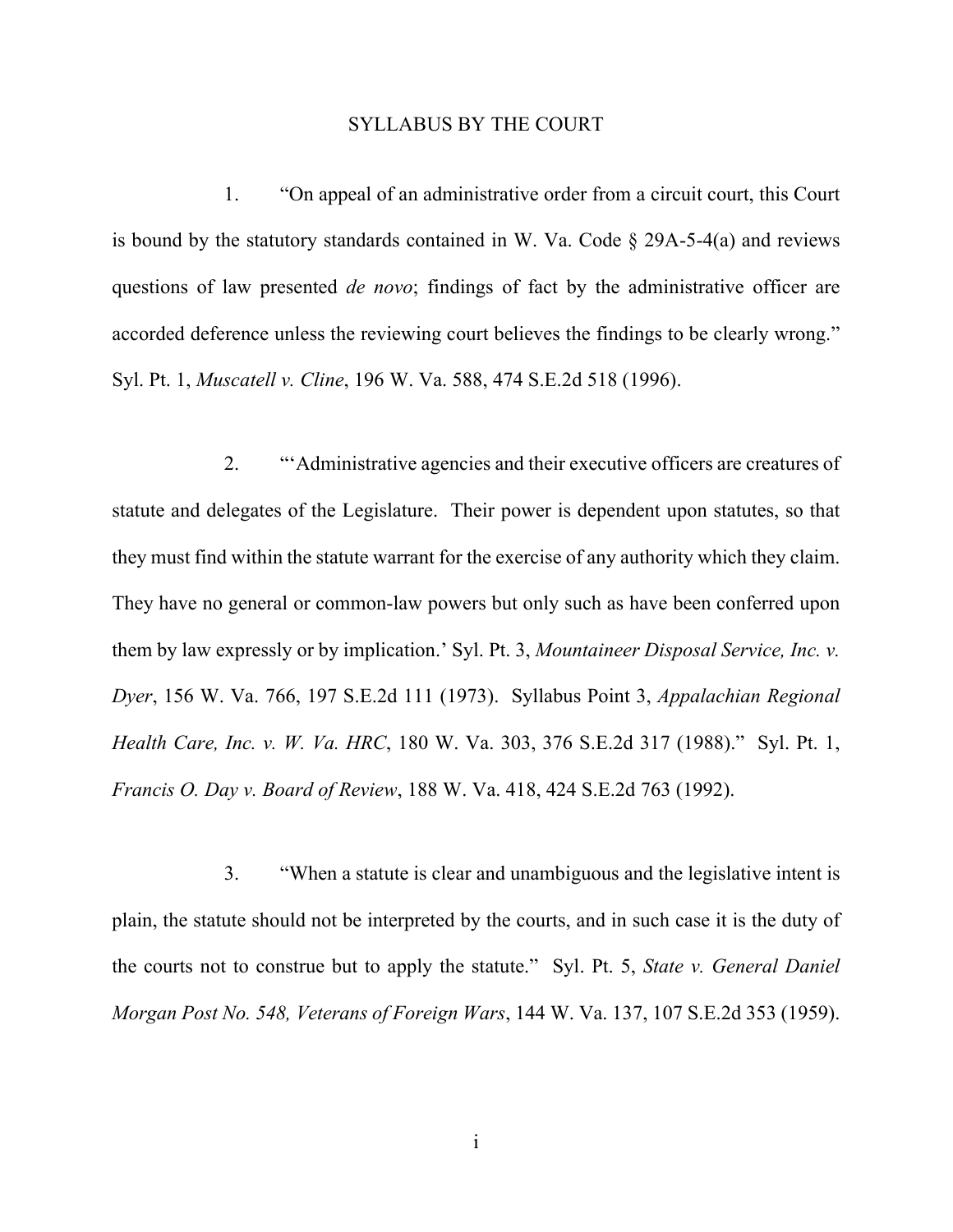4. The Coal Mine Safety Board of Appeals does not have the authority to treat the consumption of a CBD product as a legal defense to a positive test for cannabinoids/THC when neither West Virginia Code § 22A-1A-1 *et seq.* nor West Virginia Code of State Rules § 56-19-1 *et seq.* provide for such a defense to an otherwise positive test.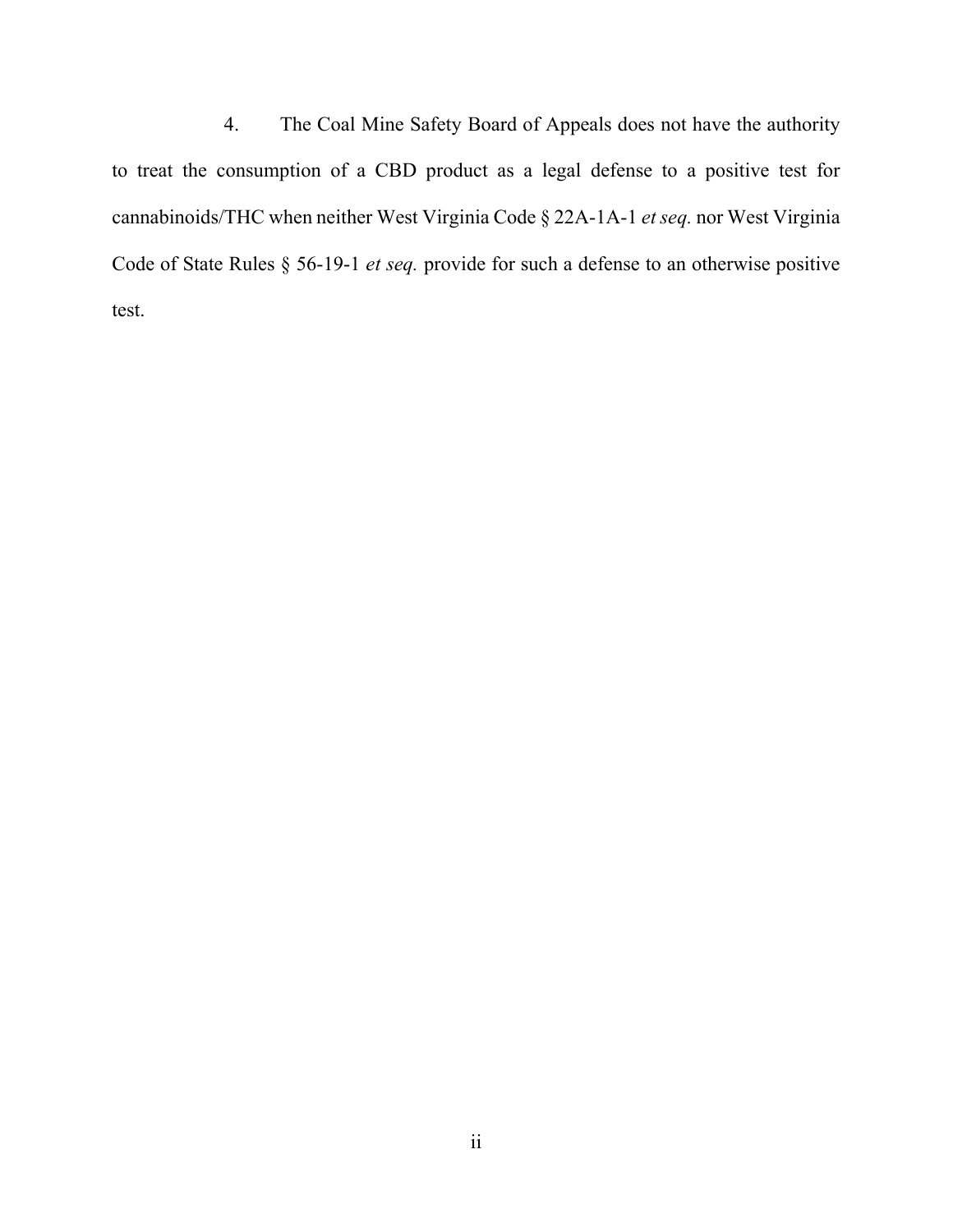ARMSTEAD, J.:

This is an appeal from the Circuit Court of Kanawha County's November 10, 2020, Final Order affirming a Decision of the Coal Mine Safety Board of Appeals (hereinafter "Board") reinstating Respondent's mining certifications following a random substance abuse drug and alcohol test in which he tested positive for marijuana metabolites ("THC") – specifically Carboxy-THC ("THCA"). Respondent argues that his positive drug test resulted from his use of cannabidiol ("CBD") oil on the day prior to the test. The West Virginia Office of Miners' Health, Safety and Training (hereinafter "OMHST") argues that CBD use is not a defense to Respondent's positive test. Both the Board and the circuit court were persuaded by Respondent's argument that he used CBD oil and that Respondent's test did not differentiate between CBD and THC.

Upon careful review of the briefs, the appendix record, the arguments of the parties, and the applicable legal authority, we conclude that the circuit court erred in affirming the Board's decision reinstating Respondent's mining certifications following his positive drug test. We therefore reverse the circuit court's Final Order entered on November 10, 2020, and remand this action to the circuit court with direction to reinstate the suspension of the Respondent's mining certifications as imposed by the OMHST.

### **I. FACTS AND PROCEDURAL HISTORY**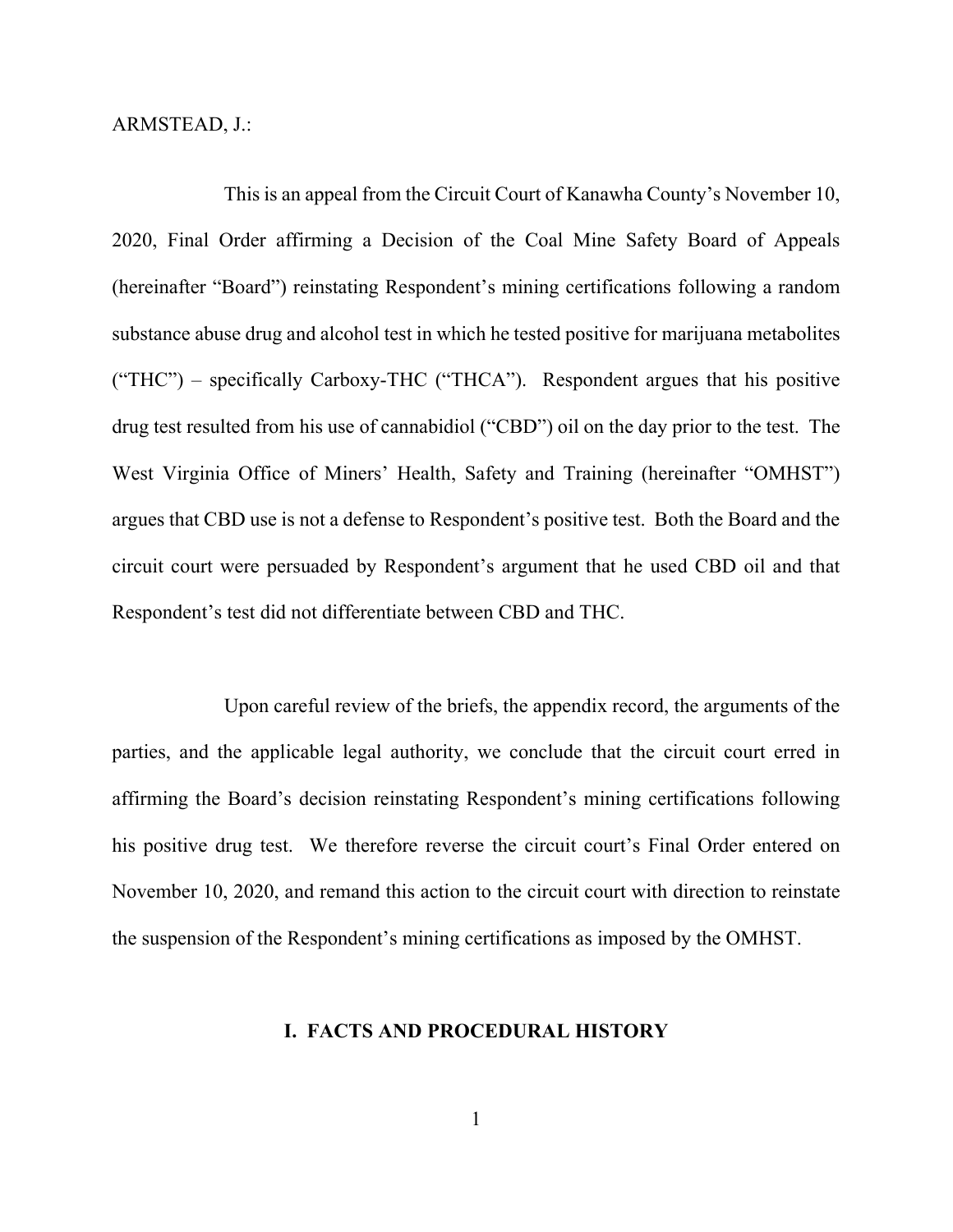In February 2020, Respondent was working in the West Virginia coal mining industry.<sup>[1](#page-5-0)</sup> On February 11, 2020, Respondent underwent a random substance abuse drug and alcohol test. He provided a urine sample, which was sent to Medtox Laboratories (hereinafter "Medtox") for testing. Respondent's urine sample tested positive for cannabinoids/THC. Specifically, the laboratory confirmation test showed the presence of THCA above the 15 nanogram cutoff level. As a result of this positive test and as required by West Virginia Code § 22A-1A-1(d), OMHST suspended Respondent's mining certifications.<sup>[2](#page-5-1)</sup> By letter dated February 19, 2020, OMHST informed Respondent that his certifications were being temporarily suspended and of his right to appeal his suspension. This letter also provided "Contested Case Hearing Instructions," which informed Respondent, *inter alia*, of the following:

> 5. You have the right to retain a lawyer to represent you in the contested case hearing or you can represent yourself. If you retain a lawyer you must do so at your own expense.

> 8. Any person requesting a hearing who intends to challenge the sample collection methods, the laboratory test results, or the medical review officer's

…

Surface Apprentice Miner Certification Surface Coal Miner Certification

<span id="page-5-0"></span><sup>&</sup>lt;sup>1</sup> Respondent was working for Onyx Energy LLC.

<span id="page-5-1"></span> $2$  The following certifications issued to Respondent were temporarily suspended: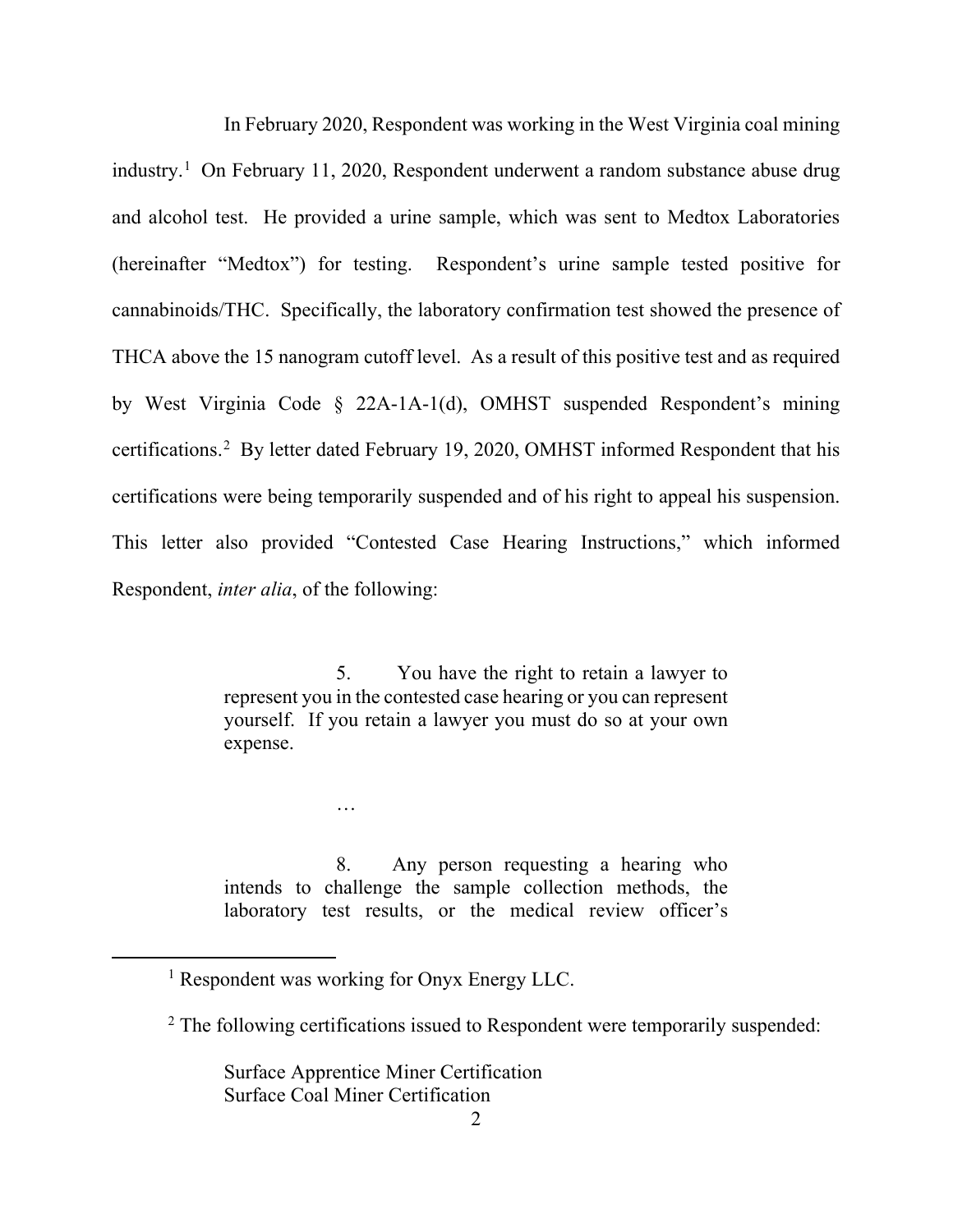verification of the laboratory test result or the chemical test of breath, shall notify the Director of his or her intent. The person shall submit the notification in writing, either in person or by mail to the Director, at least fourteen (14) days prior to the hearing date. The notification shall specify, in detail, the challenge the person intends to make. The notification can be included in your request for hearing. When you make the notification be sure to include a telephone number where you can be reached.

9. If the person requesting the hearing submits notification in writing to the Director that he/she intends to challenge the laboratory test results or the medical review officer's verification of the laboratory test result, that person shall have the split sample tested, at his/her expense, at a SAMSHA certified laboratory and those results verified by a medical review officer. The split sample results and the results of the split sample verification by a medical review officer shall be provided to the Director and the original medical review officer. No other form of evidence shall be admissible to challenge the laboratory test result of the medical review officer's verification of the laboratory test result.

By letter dated February 26, 2020, Respondent appealed his suspension and

requested a hearing date before the Board. On April 16, 2020, the Board held a hearing on

Respondent's appeal. Respondent participated by telephone and proceeded without a

lawyer.<sup>[3](#page-6-0)</sup> At that time, Respondent alleged that CBD use resulted in his positive test result.

Mr. Beavers: Yes.

(continued . . .)

<span id="page-6-0"></span> $3$  At the beginning of the hearing, the Chair of the Board specifically addressed Respondent's decision to proceed without an attorney.

Chair: And you are here today without a lawyer; is that correct?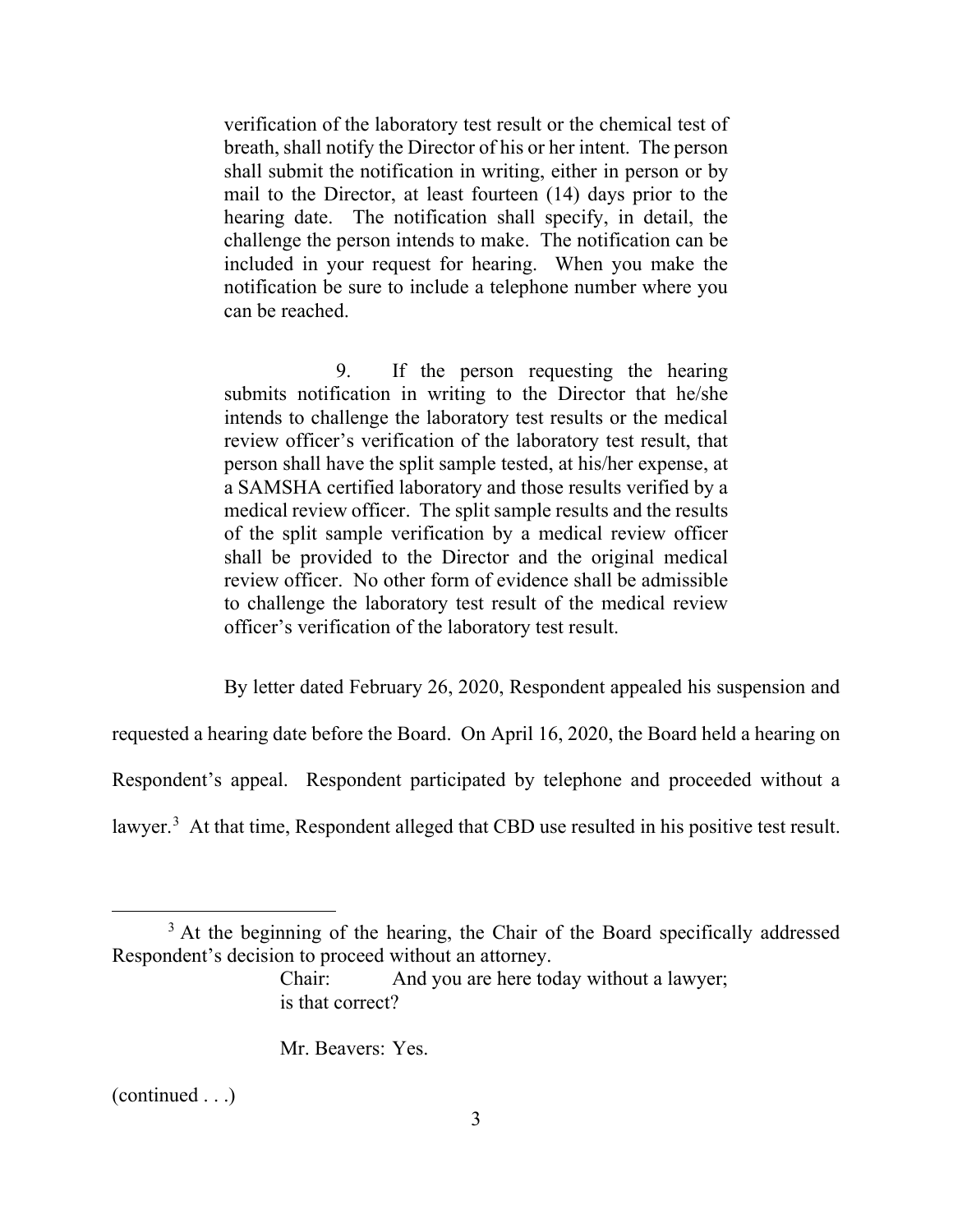Specifically, Respondent alleged that his positive test result occurred because he was misled by a pharmacist. In addition, Respondent indicated that he had documentary evidence ("letters from doctors" and "letters from the pharmacist" who sold him the CBD oil) that he wanted the Board to consider. The hearing was continued to April 23, 2020, to provide Respondent with time to submit the documents he referenced during the April 16, 2020 hearing.

During the hearing on April 23, 2020, Respondent appeared by telephone

and again proceeded without a lawyer.<sup>[4](#page-7-0)</sup> Respondent stipulated to the following:  $(1)$  he

Mr. Beavers: Yes. I would like to proceed, yes.

<span id="page-7-0"></span><sup>4</sup> At the beginning of the hearing on April 23, 2020, the Chair of the Board addressed Respondent's decision to proceed without an attorney.

> Chair: As I understand the situation, Mr. Beavers, your  $-$  you do not contest  $-$  let me back up a second. Do you remember what I told you about the right to have a lawyer?

> Mr. Beavers: Yes, sir. Yes, sir. Chair: You are here today without a lawyer; is that correct?

Mr. Beavers: Yes, sir.

(continued . . .)

Chair: And understanding that you are entitled to have a lawyer and that probably the Board would grant you a continuance if it were to give time to get a lawyer if you asked for it, do you wish to go forward here today without a lawyer?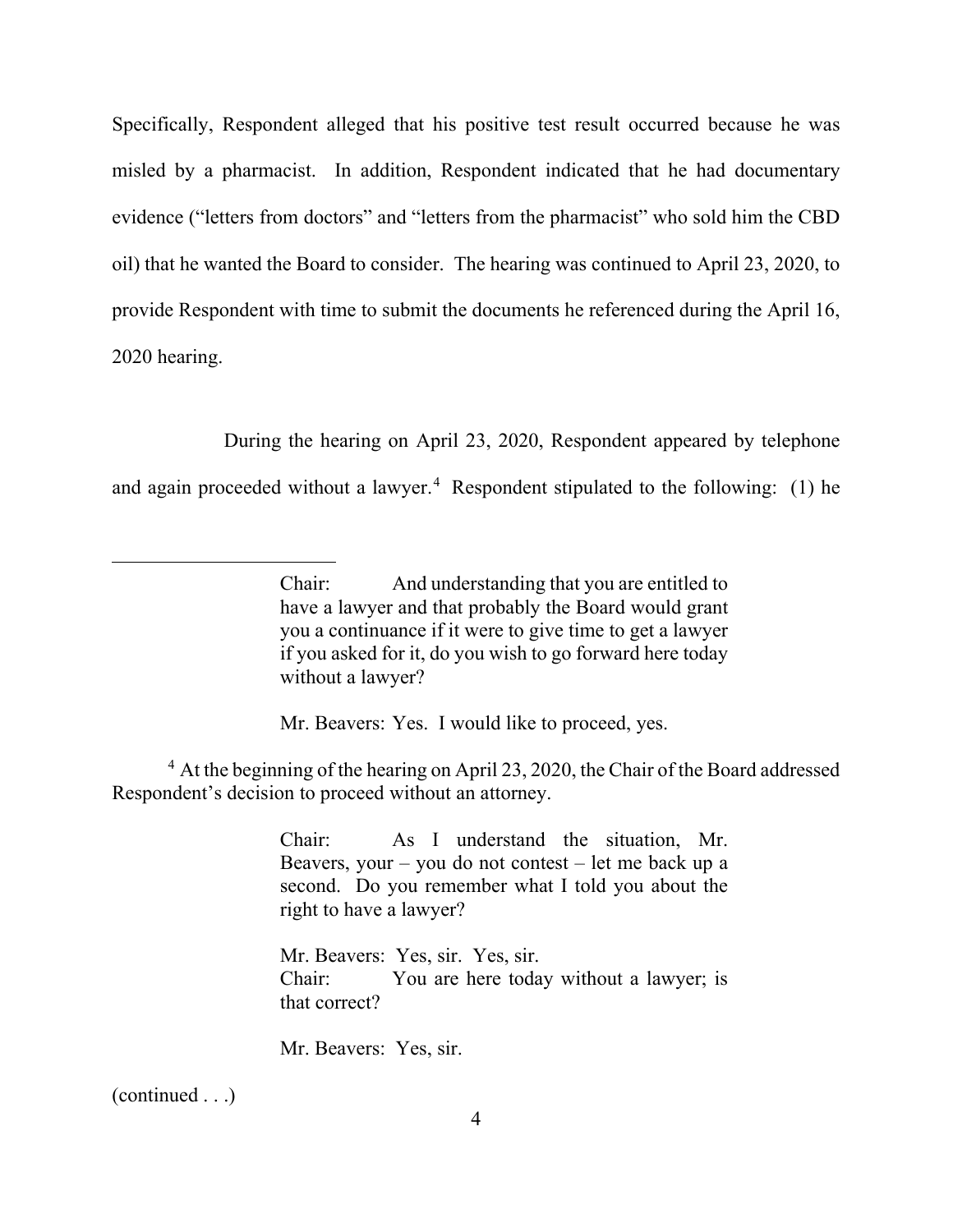was working in a certified position at the time of the random drug test on February 11, 2020; (2) he was properly selected to undergo a random drug test; and (3) the collection procedures were proper. For these reasons, OMHST did not call witnesses regarding these issues.<sup>[5](#page-8-0)</sup> OMHST called one witness – Dana Carasig, M.D., a medical review officer employed by Doctors Review Service. Dr. Carasig testified that she received and reviewed a positive lab result for Respondent along with a custody and control form, which showed the chain of custody to be intact. Dr. Carasig spoke with Respondent and informed him of the positive result. Because Respondent did not have a valid medical explanation for the positive result, it was released as a positive test. [6](#page-8-1) According to Dr. Carasig's notes, Respondent mentioned that he had quit taking CBD. However, with respect to claims regarding the use of CBD, Dr. Carasig's testimony is as follows:

> Mr. Boothroyd: Okay. And so if he had told you that he thought the test was positive because he had taken CBD oil and

Mr. Beavers: Yes, sir. Yes, I'd like to proceed, yes, sir.

<span id="page-8-0"></span><sup>5</sup> OMHST had two witnesses subpoenaed or on standby to testify about those issues. Those two witnesses were excused and did not testify at either hearing.

<span id="page-8-1"></span> $6$  According to Dr. Carasig's testimony, the only way for her to clear Respondent's test would be if he had a prescription for "something like Marinol or dronabinol," which are "usually used for patients with complications from conditions like HIV or cancer where they are used when they need to stimulate the appetite." No evidence was presented that Respondent had a prescription for any such drug.

Chair: And understanding that we would probably grant you another continuance to get a lawyer if you wanted to do that, do you wish to go forward today without a lawyer?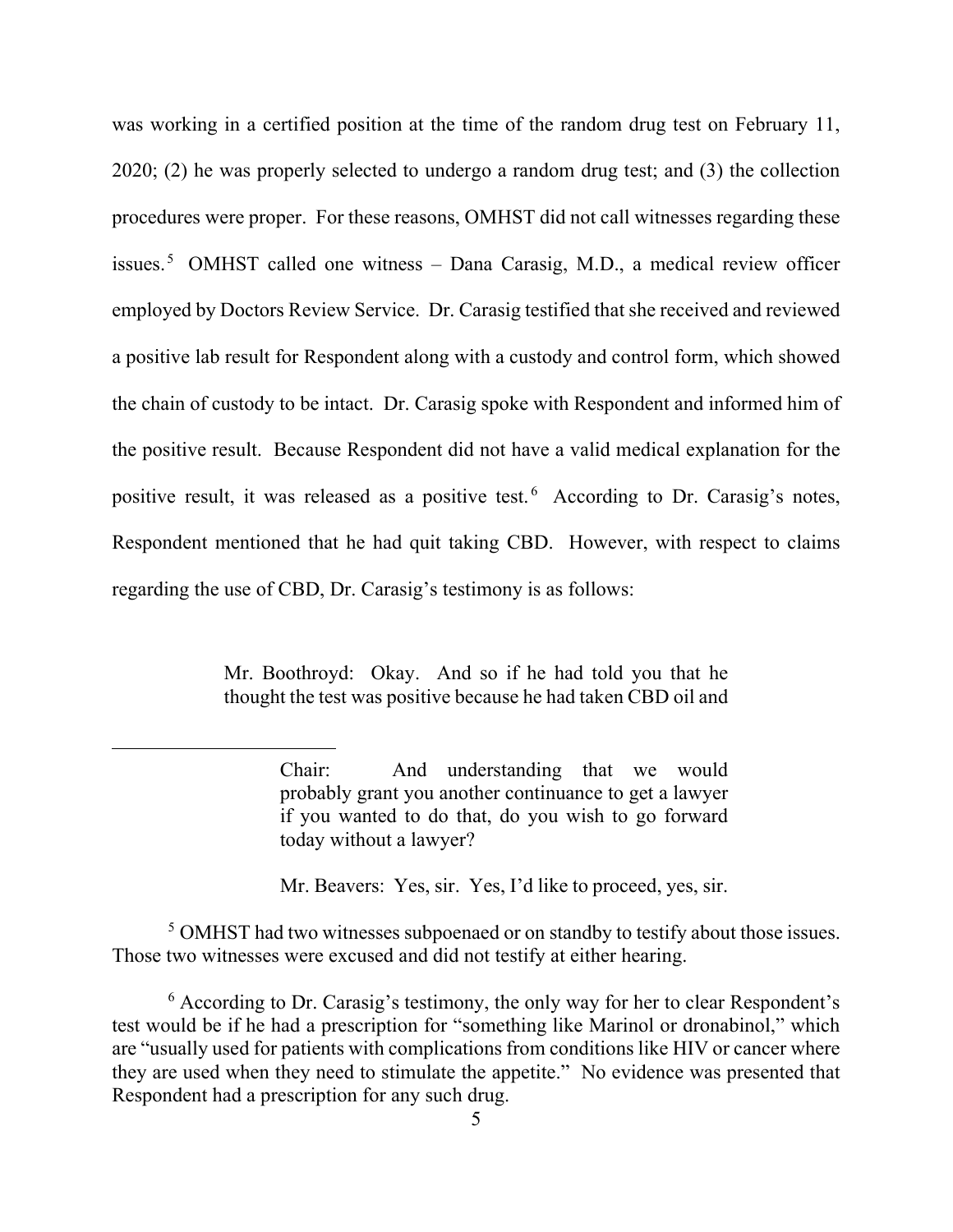didn't intentionally take any sort of THC, how would you have dealt with that? What would have been the --

Dr. Carasig: As medical review officers, we're not permitted to overturn the results, sir, based on any claims of the use of CBD or hemp products even though they may or may not be legal in the state that they're, you know, purchased in. We  $can't - it's not something that we can verify or it's not a valid$ medical explanation, sir.

…

Dr. Carasig: … only way that we can clear a test result like this is if he had a prescription for something like Marinol or dronabinol.

Chair Clint Smith: My question is you cannot testify that the lab used a process or methodology that would distinguish between THC and CBD.

Dr. Carasig: I don't know of anything like that. All I can tell you is that it's a confirmed result used for Delta-9 THC which is the active THC constant.

Mr. Boothroyd: Okay. So you wouldn't be – so again, you wouldn't be able to tell whether it came from CBD oil, pot brownie or some other manner; is that correct?

Dr. Carasig: Right. The lab doesn't differentiate between them. The active THC is what they look for what they call the molecular fingerprint for the drug in question.

Due to a pain medicine addiction for prescription opioids, Respondent had

been in a drug treatment program for several years prior to the random substance abuse drug and alcohol test at issue in the instant case. As part of his treatment, he is subjected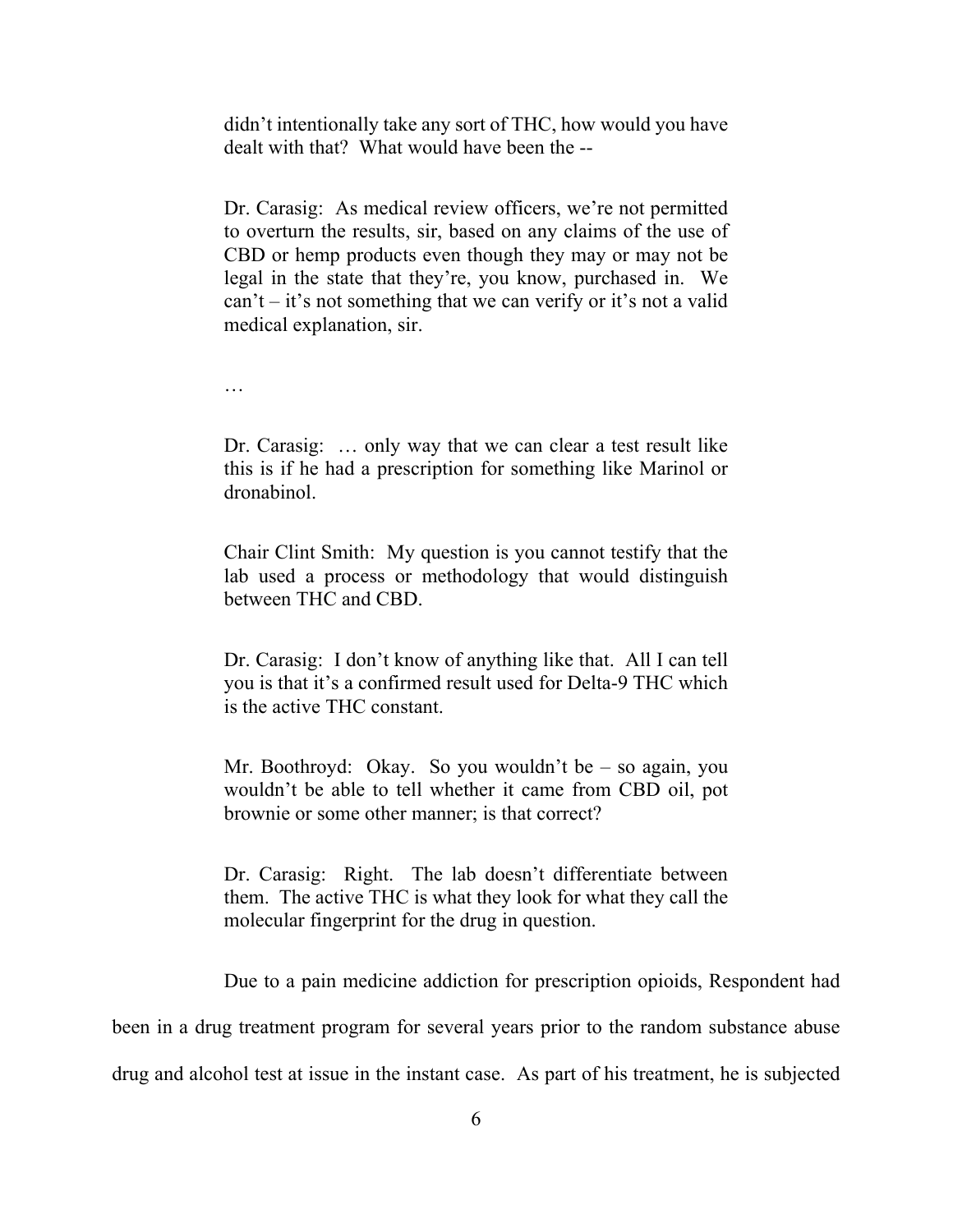to drug testing. On February 9, 2020, he was tested as part of his treatment, and that test was negative for THC. According to the Respondent, on the following day, February 10, 2020, he went to BlueWells Family Pharmacy, Inc. and discussed his sleeping issues with a pharmacist. As a result of this conversation and due to the pharmacist's reassurance that CBD oil would not result in a positive test for THC, Respondent purchased and used CBD oil. On the following day, Respondent underwent a random substance abuse drug and alcohol test, which forms the basis of the appeal in the instant case.

During Respondent's testimony before the Board, it became apparent that he was either not offered the opportunity to have his split sample tested or he misunderstood and did not understand that he had that option. Thereafter, counsel for OMHST represented that if the sample was still available for testing and if Respondent chose to have the sample tested and it came back as negative, the OMHST would dismiss the case against Respondent. Although Respondent initially indicated that he would like to have the split sample tested (if it was available), he later changed his mind and waived his right to have the split sample tested.<sup>[7](#page-10-0)</sup>

<span id="page-10-0"></span>Mr. Beavers: Yeah, don't worry about it, sir. That's fine. Don't worry about it. It's just too much of a (continued . . .)

7

<sup>7</sup> The relevant testimony was as follows:

Chair: Well, let's come back to this. Mr. Beavers, do you want  $-$  do you want the split sample tested or not?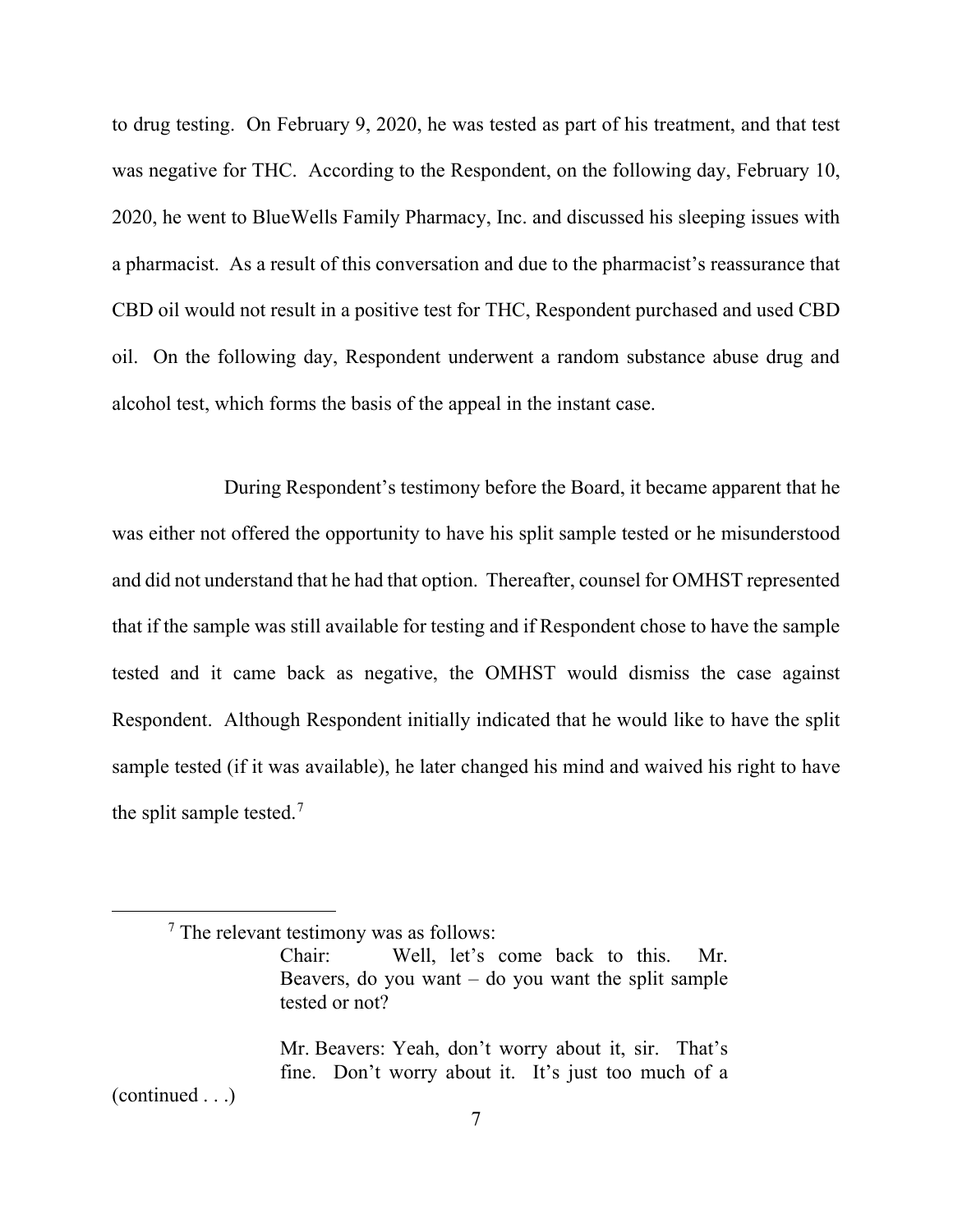Thereafter, the Board recessed and then resumed the hearing and announced that by a two-to-one decision, it found that the "evidence shows that the respondent consumed a CBD product; that CBD is not a controlled substance under the statute; and that CBD is a lawful, over-the-counter product to consume." The Board further found that the Respondent "consulted with a pharmacist in an effort to determine whether consuming this particular product would show positive on a drug screen and was assured it would not." Finally, the Board found that the "MRO [medical review officer] in this case was not able to – did not testify, was not able to testify that the testing mechanism used by –

> headache for everybody and that's fine. That's okay. I know what  $I -$

> Chair: Okay. You understand you have that right – Mr. Beavers: -- done.

Chair: You understand you have that right?

Mr. Beavers: Yes, sir.

Chair: You understand you have the right with – as long as you pick a certified lab, the lab is entirely up to you – is entirely in your discretion who does the test. You understand that?

Mr. Beavers: Yes, sir. That's fine.

Chair: And understanding all that, you wish to give up or waive your right to have the split sample tested?

Mr. Beavers: Yes, sir. Don't worry about it.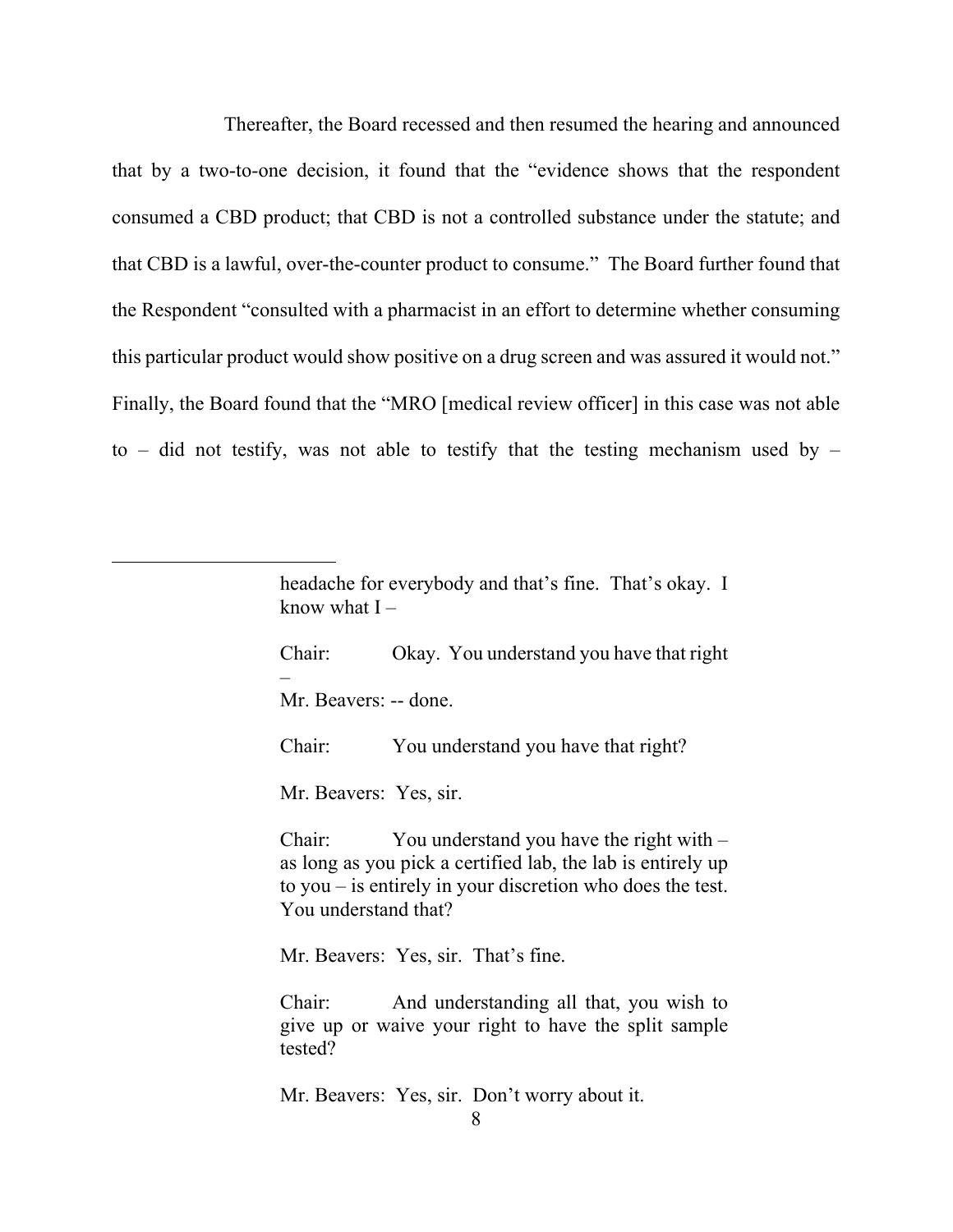methodology used by the lab in this matter was able to distinguish between THC and CBD."

The order of the Board was memorialized in its June 8, 2020 Decision, which granted Respondent's appeal and reinstated his mining certifications. The OMHST appealed the Board's decision to the Circuit Court of Kanawha County, and by Final Order entered on November 10, 2020, the circuit court denied the OMHST's appeal and affirmed the Board's Decision. This appeal followed.

#### **II. STANDARD OF REVIEW**

As is well-established,

[o]n appeal of an administrative agency from a circuit court, this Court is bound by the statutory standards contained in [West Virginia] Code § 29A-5-4(a) and reviews questions of law presented *de novo*; findings of fact by the administrative officer are accorded deference unless the reviewing court believes the findings to be clearly wrong.

Syl. Pt. 1, *Muscatell v. Cline*, 196 W. Va. 588, 474 S.E.2d 518 (1996). With these standards

in mind, we proceed to the parties' arguments.

### **III. DISCUSSION**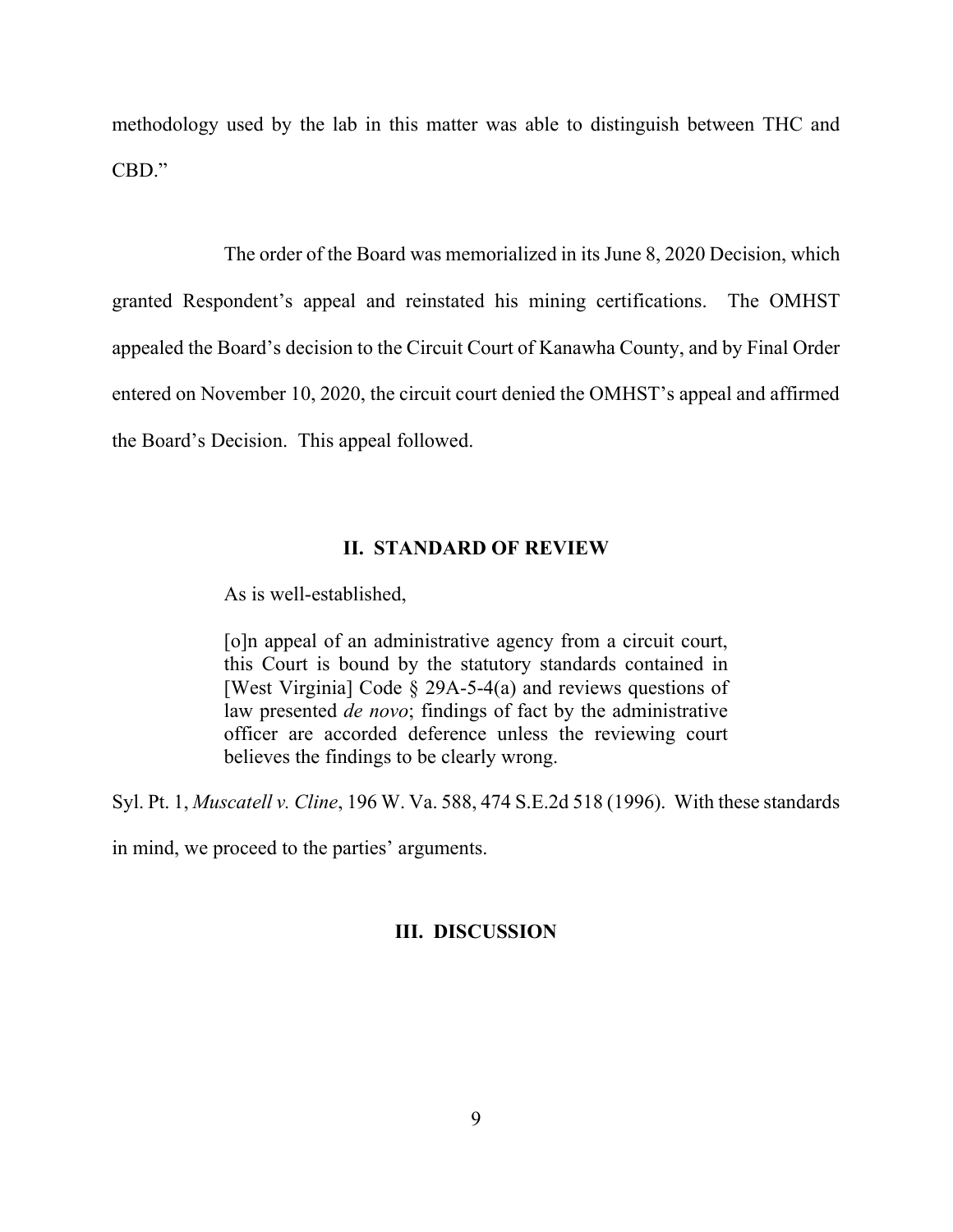Respondent tested positive for THCA on his February 11, 2020 random substance abuse drug and alcohol test. $8$  From the beginning, Respondent has argued that he tested positive for THCA because he used CBD oil on the day before his random drug test and had unintentionally or unwillingly ingested THC. Because the testing in this case cannot distinguish between CBD and THC, both the Board and the circuit court found that the OMHST failed to meet its burden. Petitioner argues that the circuit court erred in affirming the Board's decision.<sup>[9](#page-13-1)</sup>

<span id="page-13-0"></span><sup>&</sup>lt;sup>8</sup> According to Respondent, he was informed of his positive result during a phone call with Dr. Carasig on February 18, 2020.

<span id="page-13-1"></span><sup>&</sup>lt;sup>9</sup> In addition, we wish to acknowledge the amicus curiae brief submitted by the Metallurgical Coal Producers Association. We value the Amicus Curiae Organization's contribution to this case and have considered its brief in conjunction with the parties' arguments.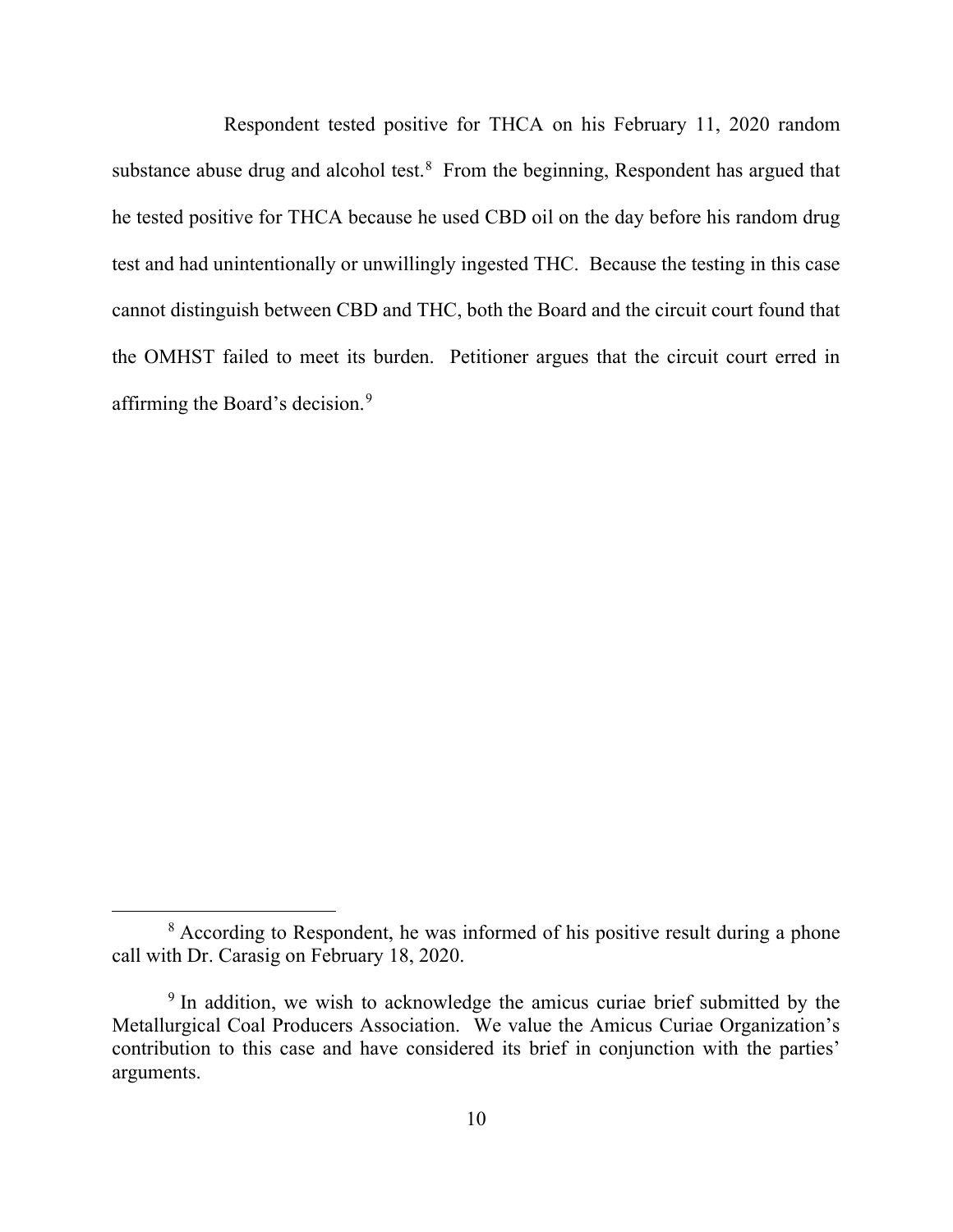# A. TESTING

The substance abuse screening policy at issue in this case became effective on January 1, 2013. *See* W. Va. Code § 22A-1A-1 *et seq.* Pursuant to West Virginia Code  $§$  22A-1A-1(a), employers of certified persons<sup>[10](#page-14-0)</sup> are required to implement a random substance abuse testing program that shall test for, at a minimum, the following ten substances:

- (A) Amphetamines;
- (B) Cannabinoids/THC;
- (C) Cocaine;
- (D) Opiates;
- (E) Phencyclidine (PCP);
- (F) Benzodiazepines;
- (G) Propoxyphene;
- (H) Methadone;
- (I) Barbituates; and
- (J) Synthetic narcotics

*Id*. Persons engaging in certified employment are subject to their employer's random substance abuse testing program.

Before the Board, Respondent stipulated to the following: (1) he was working in a certified position at the time of his random drug test on February 11, 2020; (2) he was properly selected to undergo a random drug test; and (3) the collection procedures were

<span id="page-14-0"></span><sup>&</sup>lt;sup>10</sup> West Virginia Code  $\S$  22A-1-2 defines "certified person" and provides: "The term 'certified person', when used to designate the kind of person to whom the performance of a duty in connection with the operation of a mine shall be assigned, means a person who is qualified under the provisions of this law to perform such duty."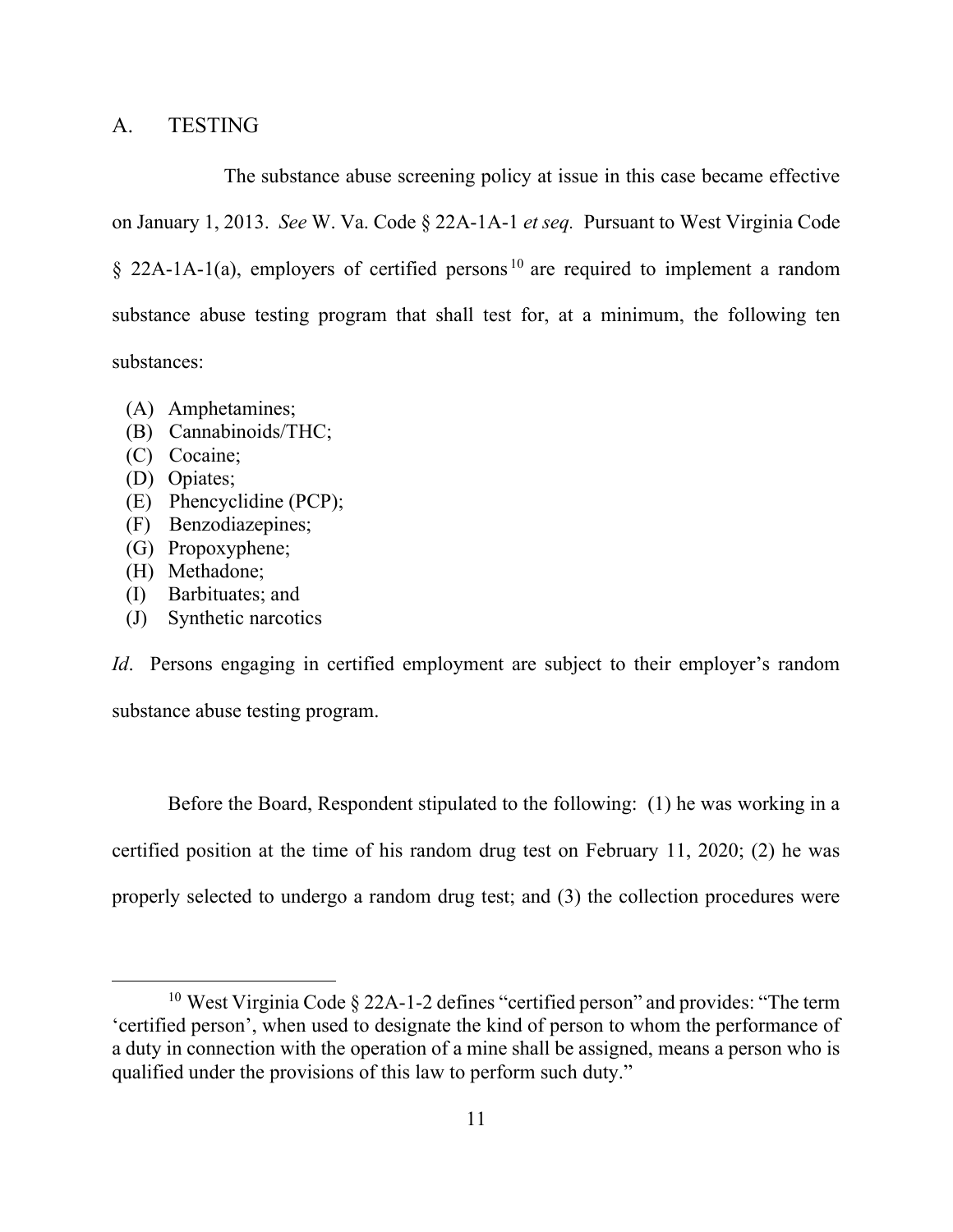proper. Further, judicial notice was taken that the urine specimen was tested by a laboratory certified by SAMHSA.<sup>[11](#page-15-0)</sup> For these reasons, OMHST did not call witnesses regarding these issues.

The only witness called by the OMHST was Dr. Carasig, a medical review officer. Dr. Carasig testified that she received and reviewed a positive lab result for Respondent along with a custody and control form, which showed the chain of custody to be intact. She also testified about a conversation with Respondent in which she informed him of the positive result. Further, because Respondent did not have a valid medical explanation for the positive result, she released his result as a positive test.

The Board relied heavily on Dr. Carasig's testimony that the test did not distinguish between THC and CBD, finding that "the Medical Review Officer was not able to testify that the testing mechanism or methodology used by the testing laboratory could distinguish between THC and CBD." However, it is significant that Dr. Carasig essentially discounted this distinction by testifying that the test is a "confirmed result used" for detecting the "active THC constant." Specifically, her testimony was as follows:

> Chair Clint Smith: My question is you cannot testify that the lab used a process or methodology that would distinguish between THC and CBD.

<span id="page-15-0"></span><sup>&</sup>lt;sup>11</sup> West Virginia Code § 22A-1A-1(a)(1) and W. Va. Code R. § 56-19-7.1.2 require SAMHSA certification.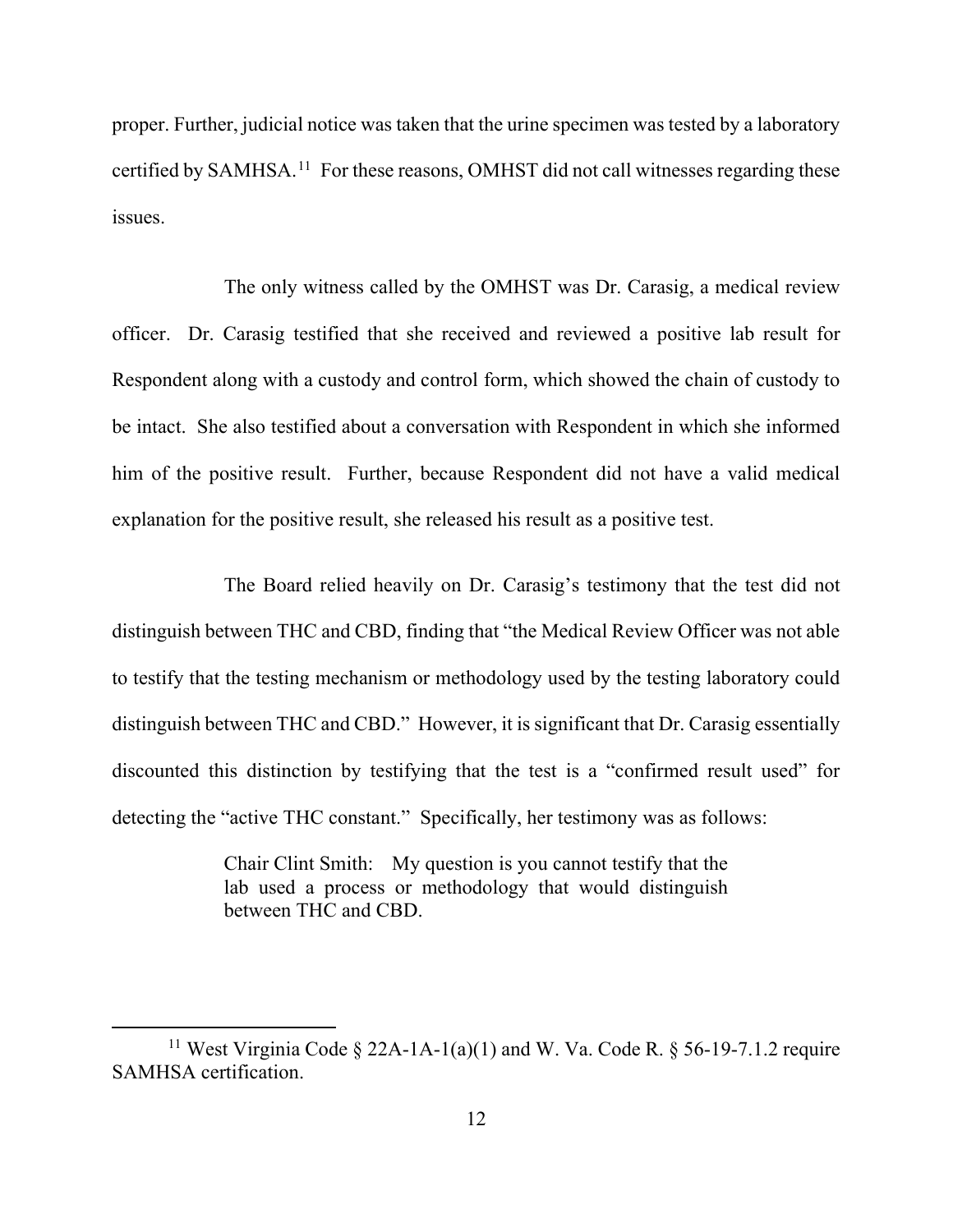Dr. Carasig: I don't know of anything like that. *All I can tell you is that it's a confirmed result used for Delta-9 THC which is the active THC constant.* 

Mr. Boothroyd: Okay. So you wouldn't be – so again, you wouldn't be able to tell whether it came from CBD oil, pot brownie or some other manner; is that correct?

Dr. Carasig: Right. The lab doesn't differentiate between them. *The active THC* is what they look for what they call the molecular fingerprint for the drug in question.

(emphasis added). $^{12}$ 

Importantly, Respondent did not properly challenge his test results. The method to challenge laboratory test results, the medical review officer's verification of the laboratory test result or the chemical test of breath is found in West Virginia Code of State Rules § 56-19-8 *et seq.* Under these rules, Respondent was required to notify the Director of the OMHST, in writing, that he intended to challenge his test results or the medical review officer's verification of his test result at least fourteen days prior to the hearing

<span id="page-16-0"></span> $12$  The dissent argues that Dr. Carasig testified before the Board of Appeals that the drug test at issue in this case was unreliable because it could not distinguish between THC and CBD. This is a mischaracterization of Dr. Carasig's testimony. Rather, while Dr. Carasig acknowledged that the testing method *may* not have been able to distinguish between CBD and THC, the test unequivocally returned a positive THC result. As we have explained herein, the *source* of that positive test result—whether legal or illegal—is immaterial. While we understand the dissenters' desire to implement testing procedures that can distinguish between legal CBD and illegal THC, it is not the province of this Court to require the OMHST to do so. To the extent that such testing procedures exist, the onus is on the Legislature to direct the OMHST to use those procedures, should the Legislature so desire.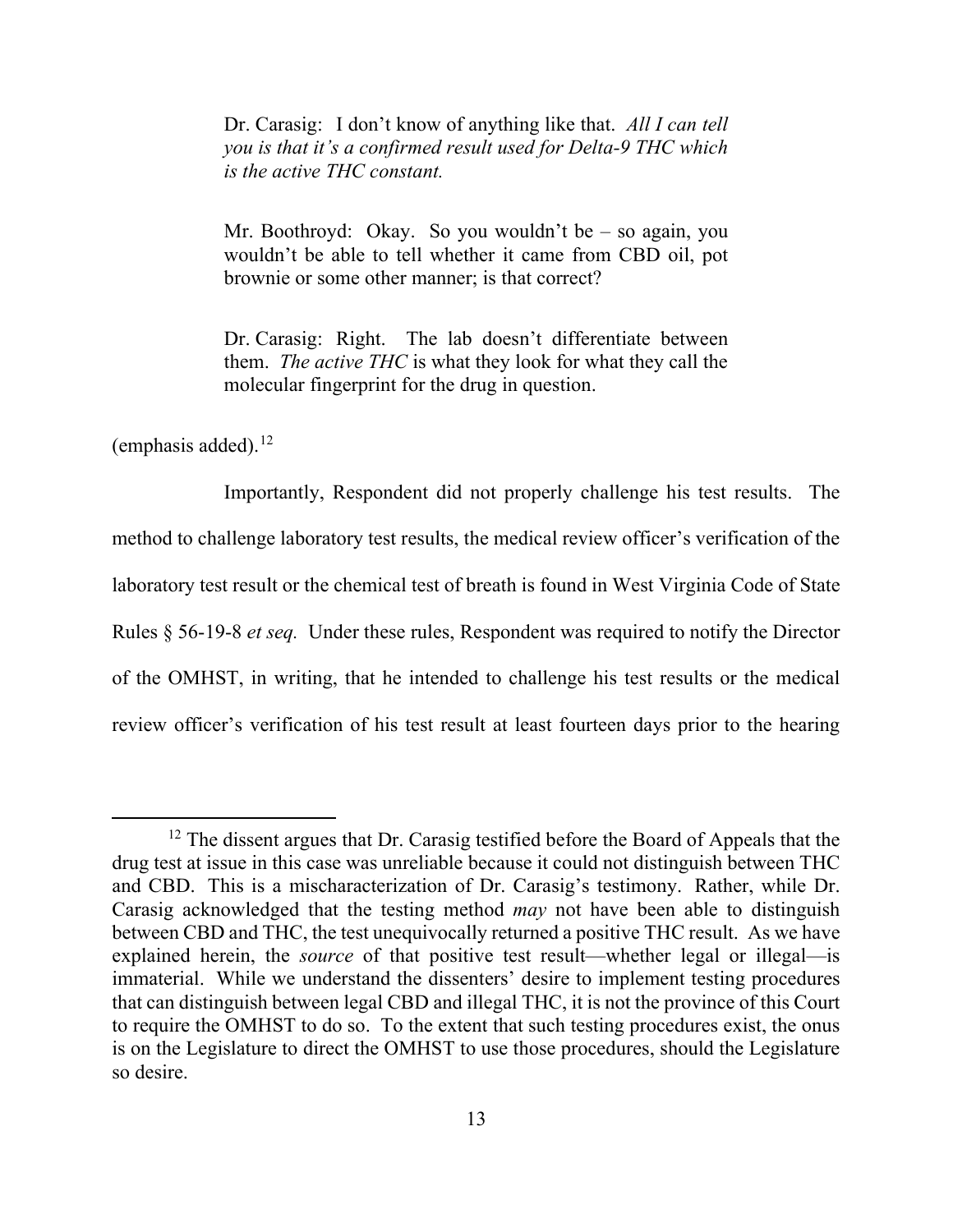date<sup>13</sup>, and he failed to do so. Further, if he wished to challenge the lab results, he was required to have his split sample tested at a SAMHSA certified laboratory, which he also failed to do.<sup>[14](#page-17-1)</sup> This information was provided to Respondent in the OMHST's February 19, 2020 letter to Respondent. Further, as was previously noted, during the hearing before the Board, the OMHST represented that if the split sample was still available for testing and if Respondent chose to have the split sample tested and it came back as negative, the OMHST would dismiss the case against Respondent.

Any person who intends to challenge the sample collection methods, the laboratory test results, the medical review officer's verification of the laboratory test result or the chemical test of breath, shall notify the Director of his or her intent. The person shall submit the notification in writing, either in person or by mail to the Director, at least fourteen (14) days prior to the hearing date. The notification shall specify, in detail, the challenge the person intends to make.

<span id="page-17-1"></span><sup>14</sup> West Virginia Code of State Rules  $\S$  56-19-8.3 provides:

If the person submits notification in writing to the Director that he/she intends to challenge the laboratory test results or the medical review officer's verification of the laboratory test result, that person shall have the split sample tested, at his/her expense at a SAMHSA certified laboratory and those results verified by a medical review officer. The split sample results and the results of the split sample verification by a medical review officer shall be provided to the Director and the original medical review officer. No other form of evidence shall be admissible to challenge the laboratory test result of the medical review officer's verification of the laboratory test result.

<span id="page-17-0"></span><sup>&</sup>lt;sup>13</sup> West Virginia Code of State Rules  $\S$  56-19-8.2 provides: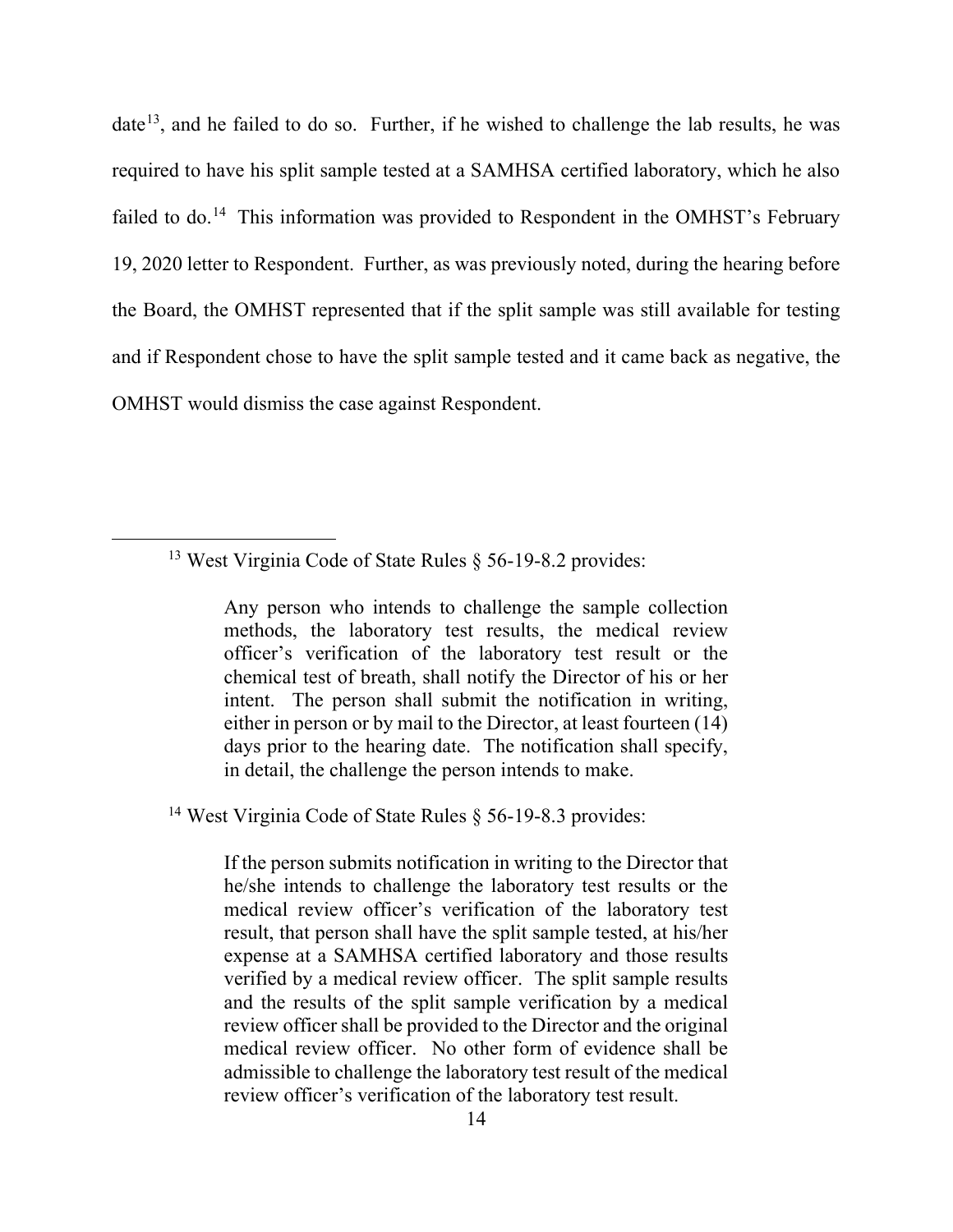Although Respondent initially indicated that he would like to have the split sample tested (if it was available), he later changed his mind and waived his right to have the split sample tested. Respondent, therefore, did not take the steps set out in the Code of State Rules to challenge his positive test result. The OMHST was not required to call a certifying scientist or a laboratory technician to affirm that the test results were true and accurate. Pursuant to West Virginia Code of State Rules § 56-19-8.4:

> If a person fails to comply with the notification requirements of this section, then the sample collection methods, the laboratory test results, the medical review officer's verification of the laboratory test result, or the chemical test of breath shall be admissible as though the person and the Director had stipulated to their admissibility.

Respondent's failure to challenge the test results is dispositive on this issue. The Board did not have the legal authority to disregard the laboratory test or to rely upon Dr. Carasig's testimony to create an exception or defense to the test that is found in neither the statute nor the rules governing the testing and suspension process.

# B. RESPONDENT'S DEFENSES TO POSITIVE TEST RESULT

We now shift our analysis to the question of whether Respondent's claim of CBD use constitutes a defense to his positive test. It simply does not. Respondent admits that he consumed a CBD product and, as a result, he either unintentionally or unwillingly ingested THC. Specifically, he alleges that he purchased and consumed a CBD product on February 10, 2020, after he was assured by a pharmacist that the CBD product would not have any impact on his drug screens. Before the Board, Respondent produced a letter from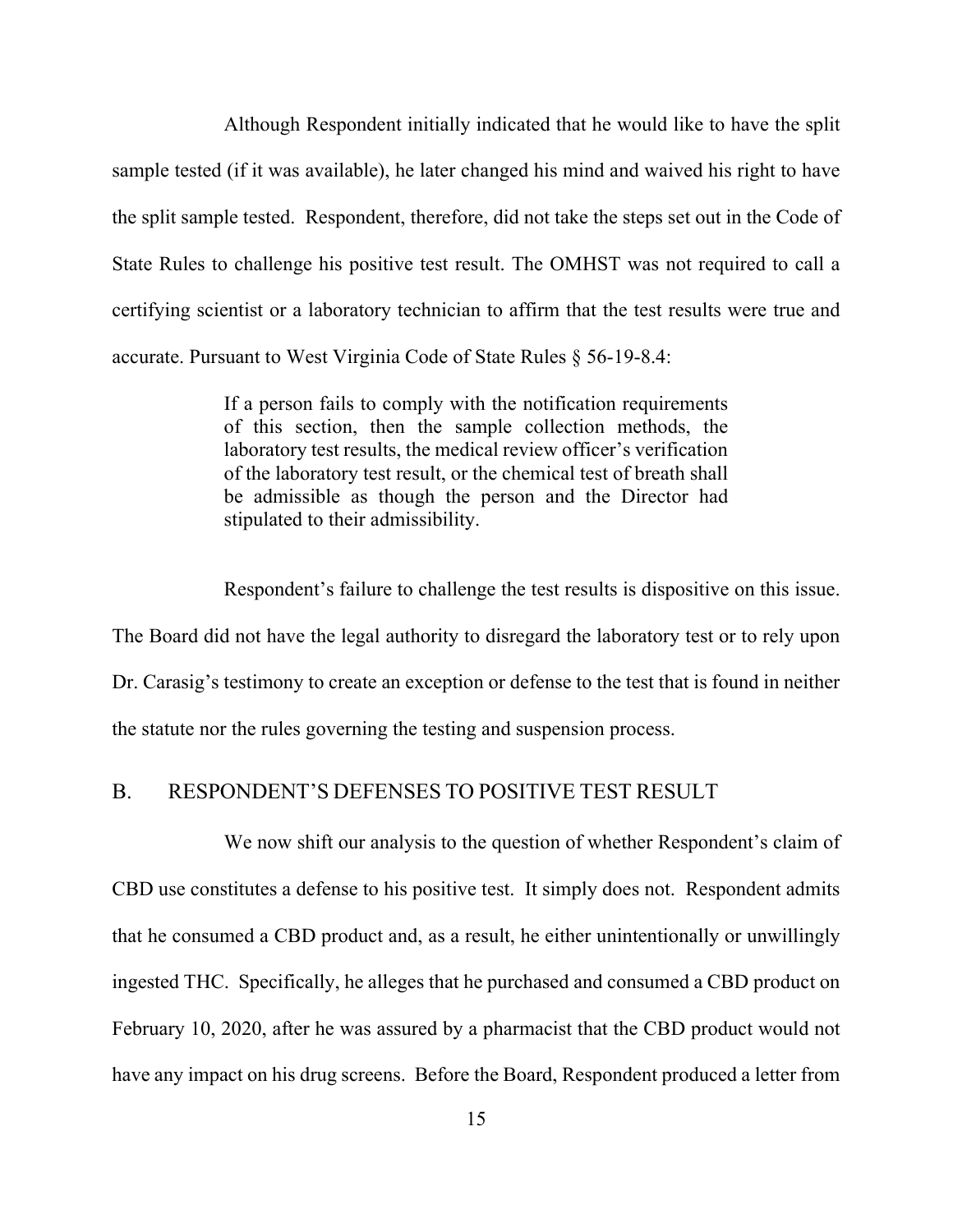Harold T. Wells, a registered pharmacist and owner of BlueWells Family Pharmacy, Inc. In his letter, Mr. Wells indicated that Respondent purchased "the 2 oz. of the dietary supplement Optivida Hemp Extract 540 from BlueWells Family Pharmacy, Inc." Mr. Wells further indicated that Optivida Health is "one of the most reputable processors of Hemp Extract in the country," and its "stated goal is for the CBD to be high and the THC to be as close to zero as possible." Mr. Wells was not called as a witness, and he did not indicate in his letter that he or any other pharmacist at his store assured Respondent that the CBD product would not have any impact on his drug screens.<sup>[15](#page-19-0)</sup>

The Board was persuaded by Respondent's claims and supported its decision to grant Respondent's appeal and reinstate his mining certifications by finding that Respondent "consulted with a pharmacist prior to consuming a CBD product and was assured by the pharmacist that the CBD product would not result in a positive drug test for THC." In addition, the Board found that "the Medical Review Officer was not able to testify that the testing mechanism or methodology used by the testing laboratory could distinguish between THC and CBD."

<span id="page-19-0"></span> $15$  We are not unsympathetic to the claims of Respondent. We are mindful of his participation in a rehabilitation program and his drug screens as part of that program. We also note his testimony regarding the steps he took in an effort to try to make sure that CBD use would not impact any of his drug screens. However, these claims do not provide a defense to his positive drug test.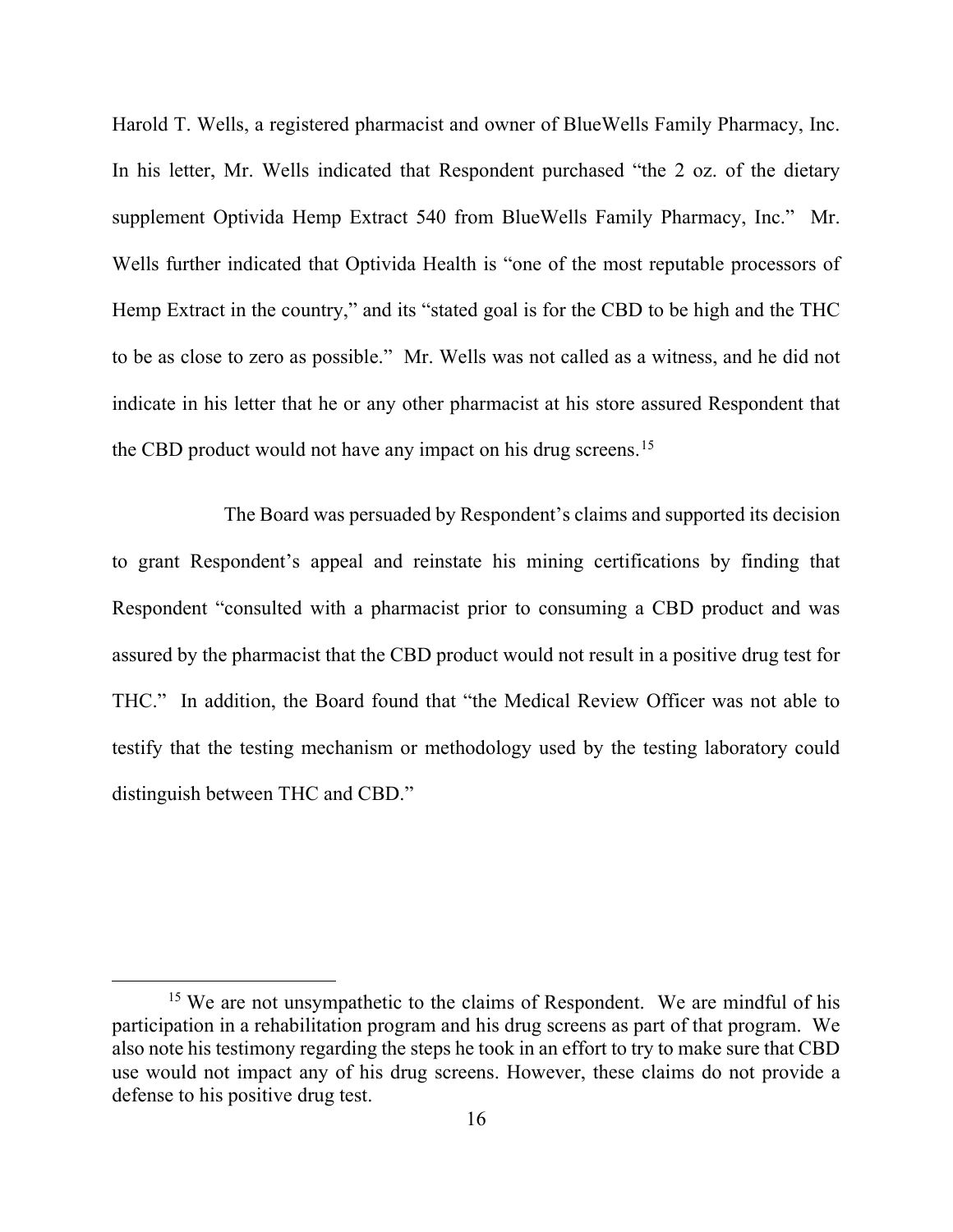The Board is an administrative tribunal, and its power consists of only that which is given to it by statute. In *Francis O. Day Co*., *Inc*. *v*. *West Virginia Reclamation Bd. of Review*, 188 W. Va. 418, 424 S.E.2d 763 (1992), this Court stated:

> Administrative agencies and their executive officers are creatures of statute and delegates of the Legislature. Their power is dependent upon statutes, so that they must find within the statute warrant for the exercise of any authority which they claim. They have no general or common-law powers but only such as have been conferred upon them by law expressly or by implication.

*Id.* at Syl. Pt. 1.

Although this may be the first case in which this Court has had the opportunity to evaluate the "intent" argument as it relates to CBD products, this is not the first time that this Court has been faced with the argument that the OMHST must prove intentional consumption of marijuana. In *Dean v. West Virginia Office of Miners' Health, Safety and Training*, No. 15-0724 (W.Va. June 21, 2016) (memorandum decision), this Court was faced with a certified person who alleged that he unknowingly consumed marijuana brownies. In *Dean*, this Court examined the applicable statutes and rules and noted that "[i]t is clear from the language of [West Virginia Code of State Rules § 56-19- 6.4.1.] that the only relevant inquiry is whether the certified individual tested positive for a prohibited substance." *Id.* at \*2. In addition, this Court clearly stated that we have no statute or rule that "require[s] [the OMHST] to prove intentional consumption of marijuana." *Dean* at \*2.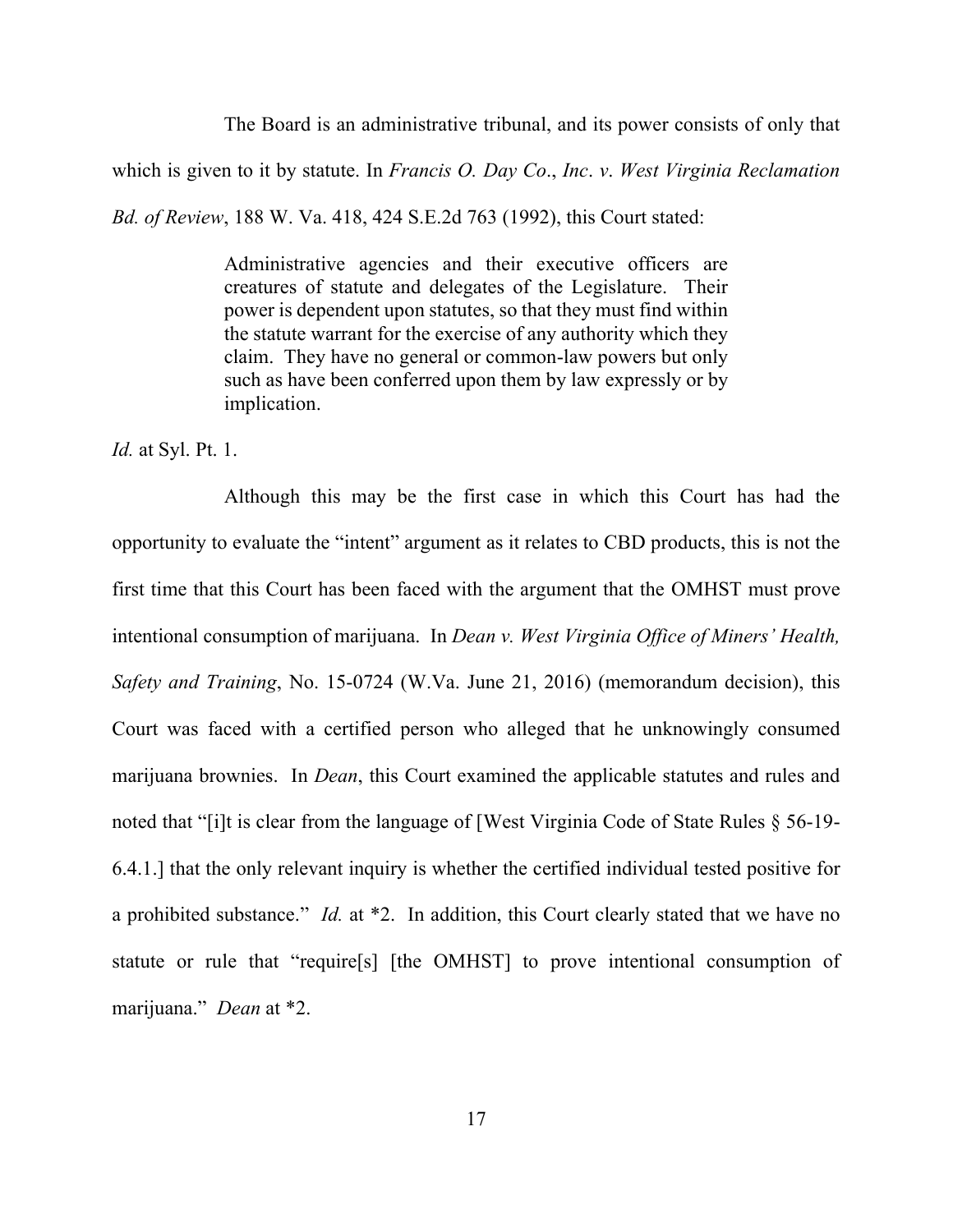The Coal Mine Safety Board of Appeals does not have the authority to treat the consumption of a CBD product as a legal defense to a positive test for cannabinoids/THC when neither West Virginia Code § 22A-1A-1 *et seq.* nor West Virginia Code of State Rules § 56-19-1 *et seq.* provide for such a defense to an otherwise positive test. Although the West Virginia Legislature authorized the sale of CBD products after *Dean* was decided, the statutes and rules regarding the testing at issue in this case have *not* been amended to permit CBD use as a defense.

West Virginia Code  $\S$  22A-1A-1(d)(1)(A) provides the only way to excuse Respondent's positive drug test. Employers shall notify the Director of "[a]ny positive drug or alcohol test of a certified person. However, for purposes of determining whether a drug test is positive the certified employee may not rely on a prescription dated more than one year prior to the date of the drug test result." *Id.* Dr. Carasig testified that the only way for her to clear Respondent's test would be if he had a prescription for "something like Marinol or dronabinol," which are "usually used for patients with complications from conditions like HIV or cancer where they are used when they need to stimulate the appetite." No evidence was presented that Respondent had a prescription for any such drug.

West Virginia Code § 22A-1A-1 *et seq.* is clear. Employers of certified persons are required to implement a substance abuse screening policy and program that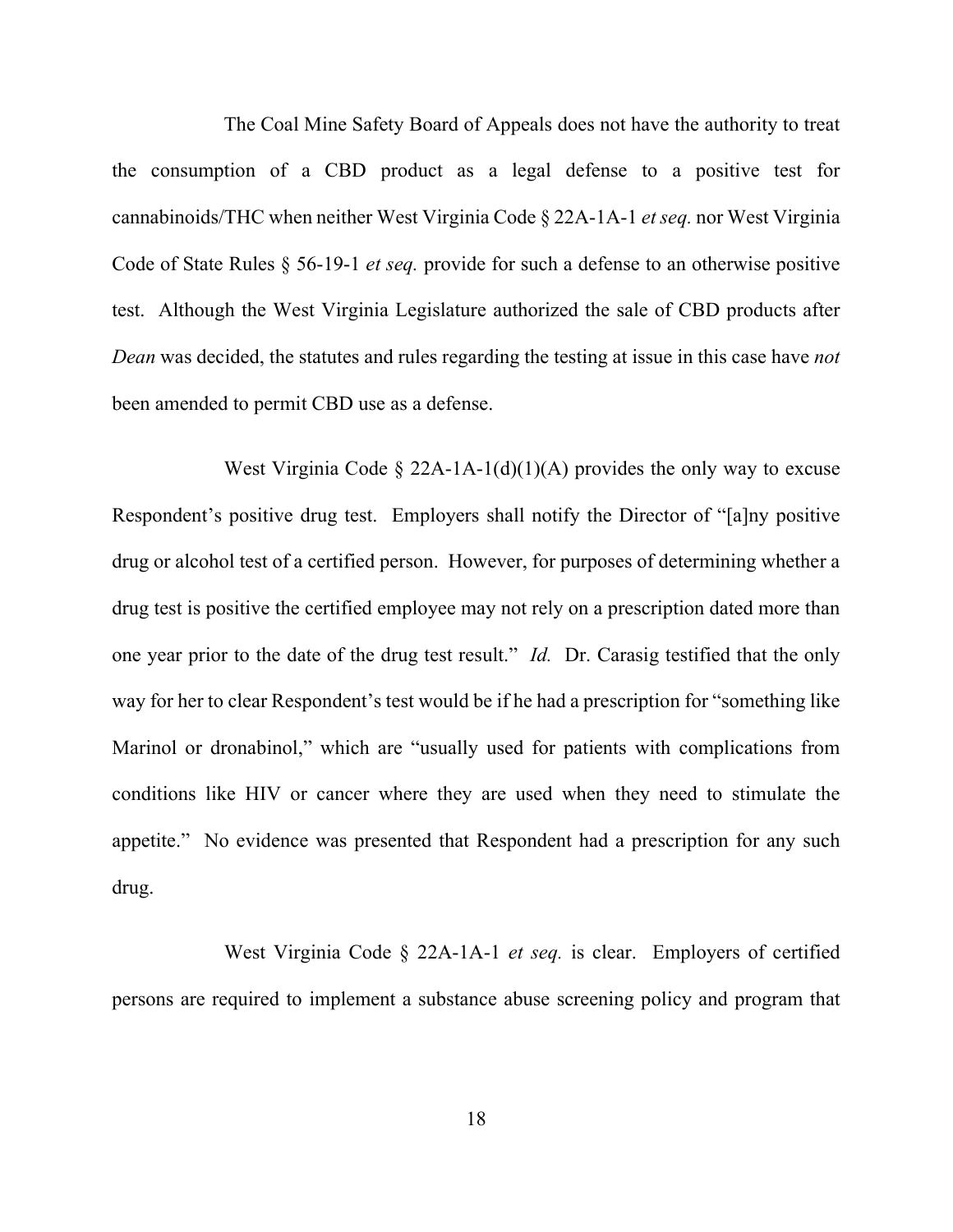shall test for certain substances.<sup>16</sup> Employers are required to notify the Director of certain events as they relate to drug and alcohol tests.<sup>[17](#page-22-1)</sup> For purposes of our review in the instant case, Respondent's employer was required to notify the Director, within seven days of Respondent's positive drug test. [18](#page-22-2) Further, the Board was required to suspend Respondent's certification cards for a minimum of six months from the date of his positive drug test.<sup>[19](#page-22-3)</sup> "When a statute is clear and unambiguous and the legislative intent is plain, the statute should not be interpreted by the courts, and in such case it is the duty of the courts not to construe but to apply the statute." Syl. Pt. 5, *State v. General Daniel Morgan Post No. 548, Veterans of Foreign Wars*, 144 W. Va. 137, 107 S.E.2d 353 (1959).

A decision that permits CBD use as a defense to a positive drug test is contrary to the statutory scheme enacted by the West Virginia Legislature. The OMHST and amicus curiae argue that permitting CBD use as a defense would allow every miner who fails a THC screen to avoid temporary suspension by simply arguing that he or she used a CBD product, and we agree. If the West Virginia Legislature had desired to permit CBD use as a defense to a positive drug test, it could have done so, either at the time it passed the original testing statute, or when it authorized the sale of CBD products, but it

<span id="page-22-1"></span><sup>17</sup> *See* W. Va. Code § 22A-1A-1(d).

<span id="page-22-2"></span> $18$  *Id.* 

<span id="page-22-3"></span><sup>19</sup> *See* W. Va. Code § 22A-1A-2(c).

<span id="page-22-0"></span><sup>16</sup> *See* W. Va. Code § 22A-1A-1(a).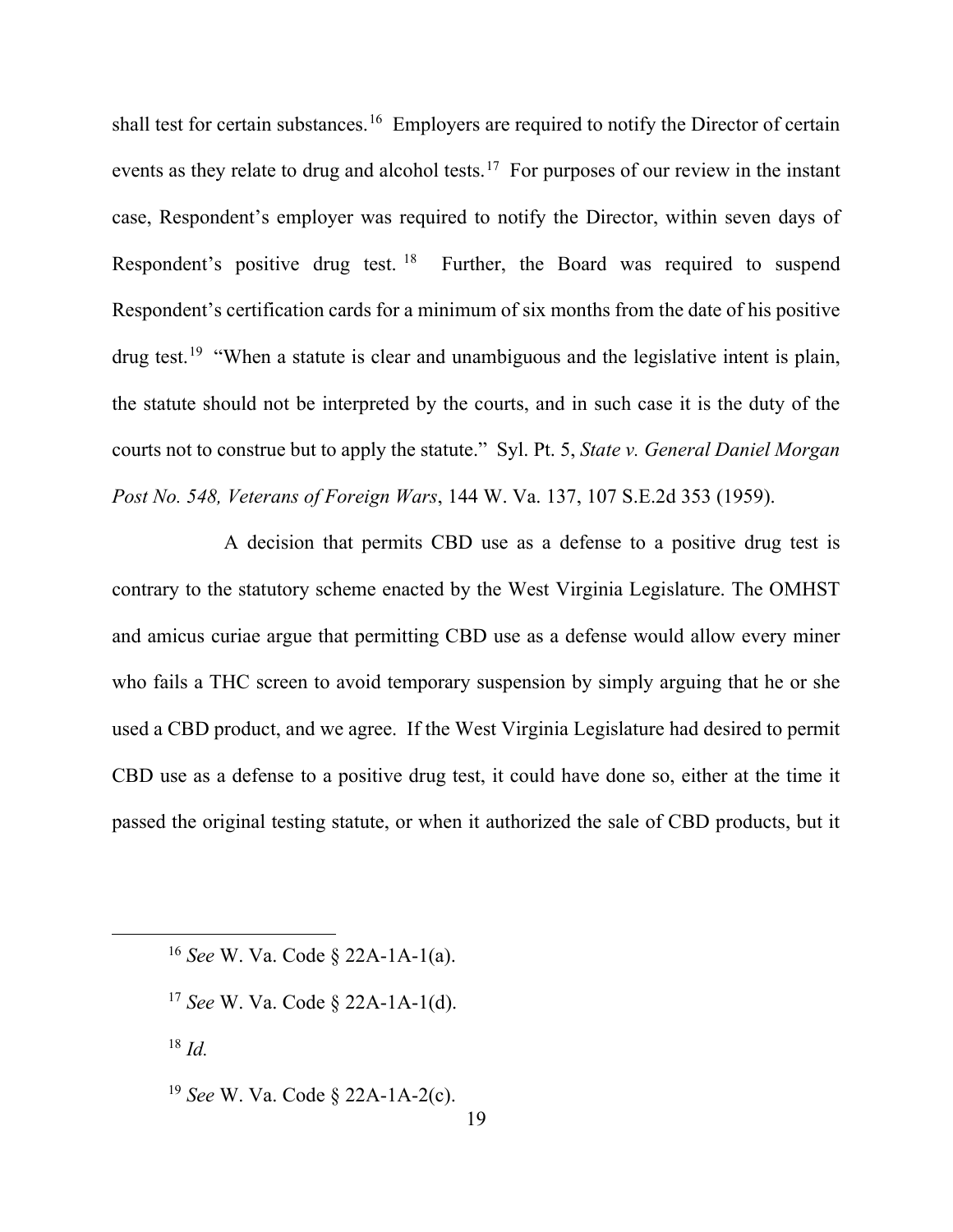has clearly not recognized any such CBD use defense. It is simply not within our purview to act as a "superlegislature" and impose any such defense.

Before this Court, Respondent also argues that the OMHST had the burden of showing that he "abused substances banned by the applicable statute and regulations." In support of this argument, Respondent argues that the OMHST failed to present evidence that he consumed marijuana or that he was impaired on the date of his random drug screen, and he is correct. However, Respondent fails to acknowledge that the OMHST was not required to prove either of those things. According to Respondent, the drug screening procedure is "designed to identify whether or not miners have been abusing either alcohol or the other substances" identified in West Virginia Code § 22A-1A-1. In this regard, Respondent believes that the OMHST had the burden to show that he actually "abused" the substances identified in West Virginia Code § 22A-1A-1. We disagree.

Despite Respondent's argument to the contrary, the substance abuse screening policy and program contemplated in West Virginia Code § 22A-1A-1 *et seq.* is absolutely designed to suspend and/or revoke the certifications of miners who have been "determined to have a positive drug or alcohol test" as determined by the provisions of West Virginia Code § 22A-1A-1 *et seq.* There is no requirement that the OMHST prove that the certified person abuses alcohol or drugs. Further, Respondent's argument that his use of a CBD product is a defense because it is a legal, over-the-counter product is misplaced. In addition to the ten specific drug-related substances set forth in West Virginia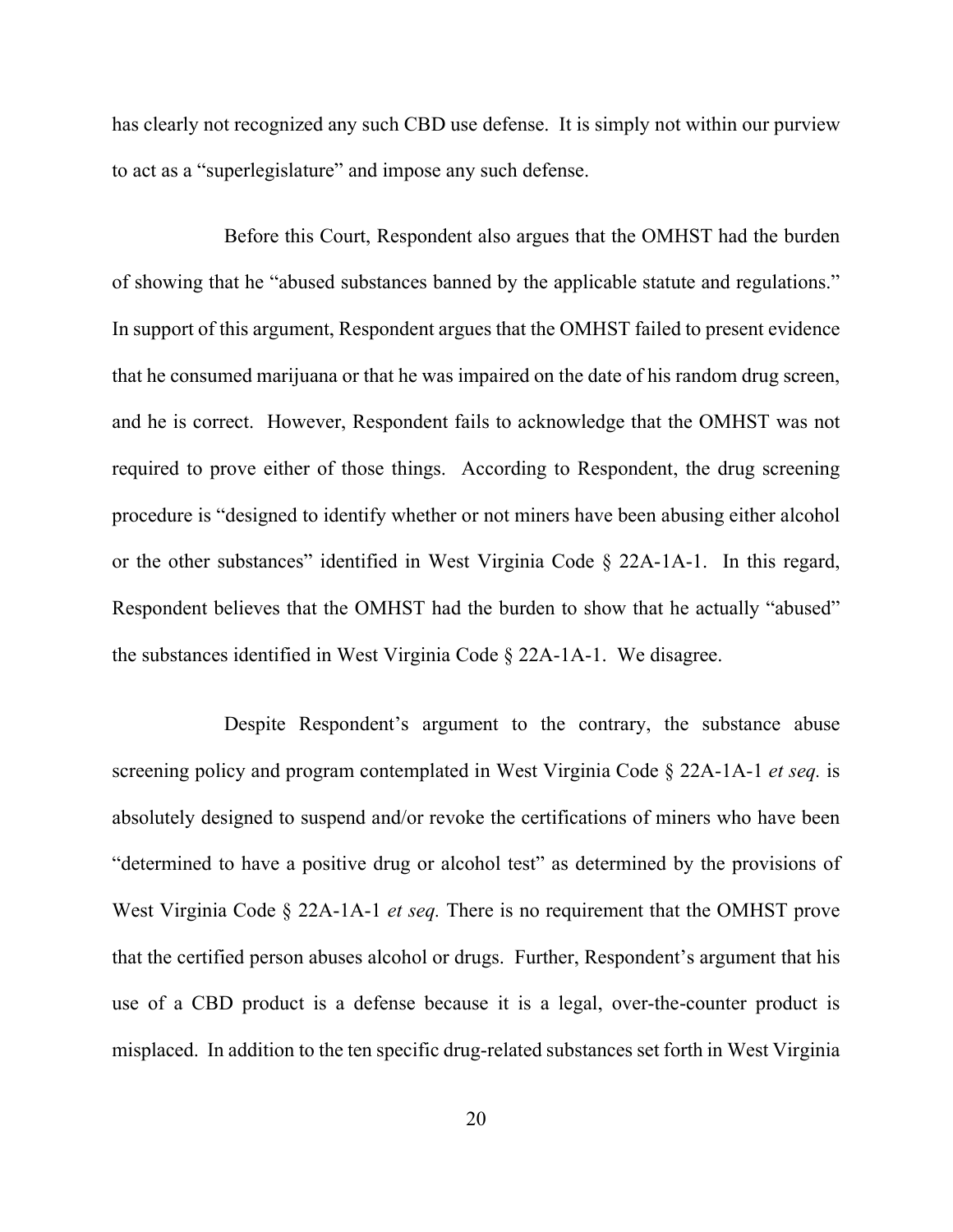Code § 22A-1A-1, the statute also requires alcohol tests. As alcohol is also a legal product, the statute clearly tests for legal products. Respondent has cited no legal authority that would support his position that the mere fact that CBD is not, per se, illegal means that it can be asserted as a defense to a positive THC testing result.

In summary, Respondent has attempted, through the numerous defenses he has asserted, to shift the focus from the simple question on which this case rests: did he have a valid positive cannabinoids/THC test result? The answer to that question is yes. Therefore, because he has not successfully challenged the testing process or result, and he has no valid prescription that would fulfill the one valid and allowable defense, the statutory requirement that he be suspended is mandatory. Respondent essentially argues that in order for his certification to be suspended, OMHST must show he illegally used marijuana. No legal authority requires OMHST to make such a showing. By alleging that his use of CBD is a defense to a positive cannabinoids/THC test, Respondent is attempting to rewrite the statute to require that a test distinguish between THC and CBD. Neither the statute nor the rules interpreting it require that the test make such distinction. Finally, Respondent alleges that the mere fact that CDB products are not illegal prohibits his suspension for a positive cannabinoids/THC test. Respondent cannot claim this defense, not only because the statute and rules provide no such defense, but also because, as illustrated by the fact that the list of substances for which a certified person is to be tested includes such legal substances as alcohol, the test is not limited to substances that are, per se, illegal.